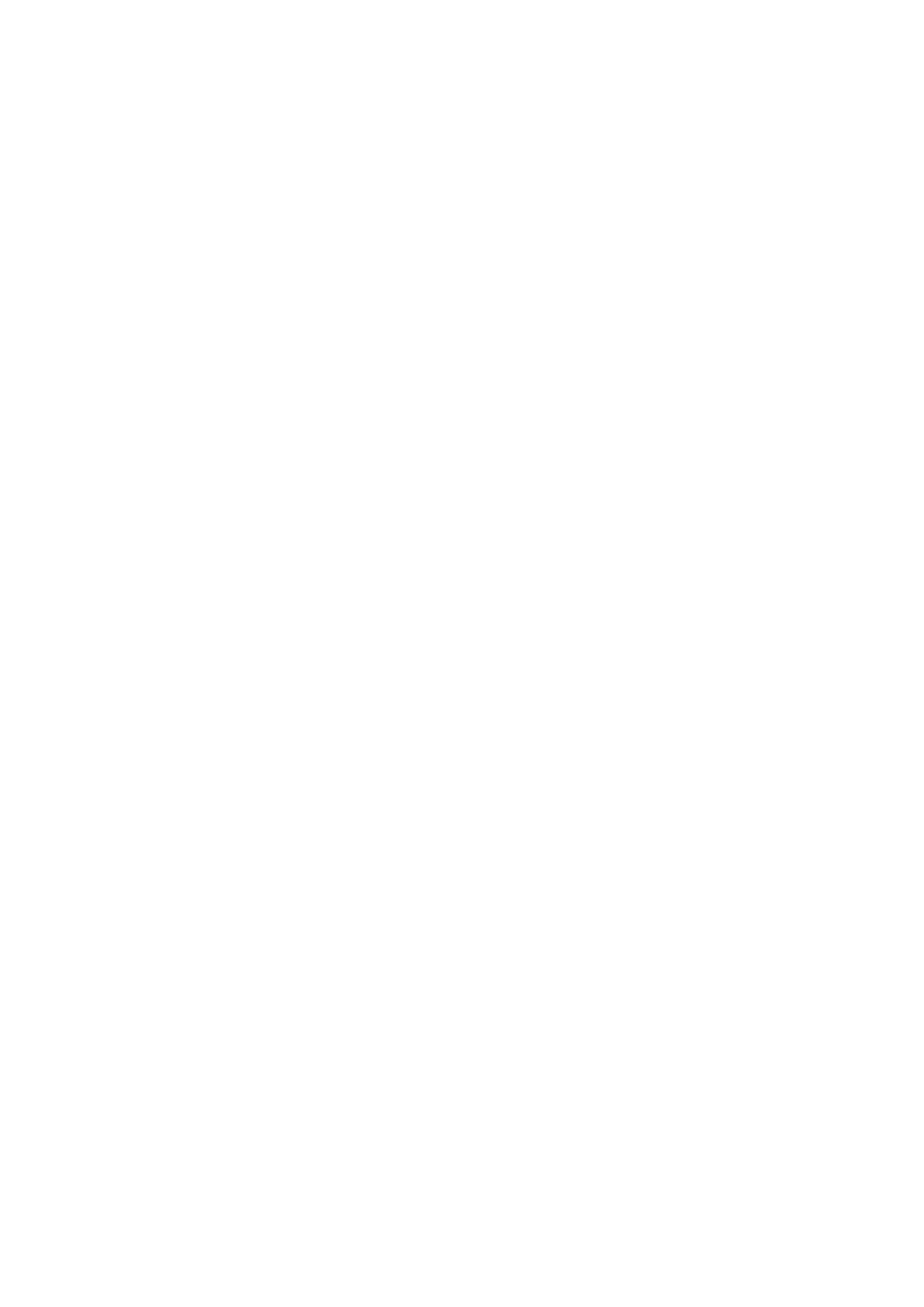

## **1 Welcome**

The meeting opened with a karakia

Whakataka te hau ki te uru Whakataka te hau ki te tonga Kia mākinakina ki uta Kia mātaratara ki tai E hī ake ana te atakura He tio He huka He hau hū Tīhei mauri ora

Cease o winds from the west Cease o winds from the south Bring calm breezes over the land Bring calm breezes over the sea And let the red-tipped dawn come With a touch of frost A sharpened air And promise of a glorious day.

# **2 Apologies**

There were no apologies.

# **3 Declaration of Interest**

Member T van Tonder declared an interest in Item 14: Sport and Recreation Facilities Investment Fund 2022 - Local Board views and took no part in discussion or voting on this matter.

## **4 Confirmation of Minutes**

Resolution number DT/2022/77

MOVED by Chairperson R Jackson, seconded by Member G Wood:

## **That the Devonport-Takapuna Local Board:**

**a) confirm the ordinary minutes of its meeting, held on Tuesday, 17 May 2022, as true and correct.**

## **CARRIED**

## **5 Leave of Absence**

There were no leaves of absence.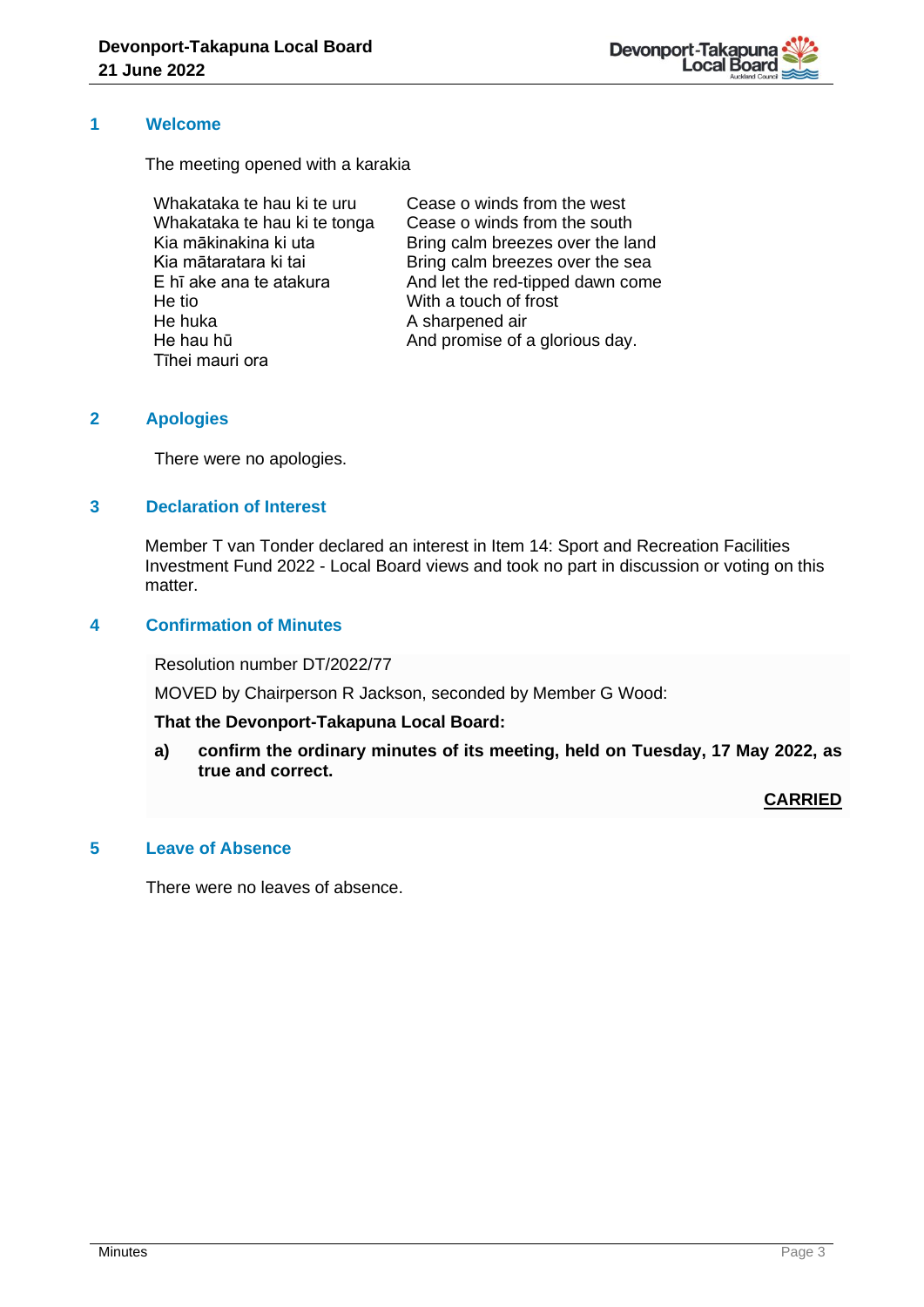

## **6 Acknowledgements**

## **6.1 2022 Queens Birthday Honors in New Zealand**

A document was tabled at this item. A copy has been placed on the official minutes and is available on the Auckland Council website as a minutes attachment.

Resolution number DT/2022/78

MOVED by Chairperson R Jackson, seconded by Deputy Chairperson J O'Connor:

**That the Devonport-Takapuna Local Board:**

- **a) acknowledges and congratulates the following people who reside or are known in the Devonport-Takapuna Local Board area who have received appointments in the Queens Birthday Honors 2022 in New Zealand:** 
	- **i) Dr Judith Helen McGregor, Devonport – NZ Order of Merit Dames Companion (DNZM), for services to human rights and health**
	- **ii) Margaret Ann Tod, Takapuna – Member of NZ Order of Merit (MNZM), for services to netball**
	- **iii) Patrick John Walsh, Devonport – Member of NZ Order of Merit (MNZM), for services to education**
	- **iv) Julie Read, Devonport – Queen's Service Order (QSO), for services to the state**
	- **v) Hans van Ess, Hauraki – Honorary Member of the New Zealand Order of Merit (HMNZM) for services to ju-jitsu**

## **CARRIED**

#### **Attachments**

A 21 June 2022, Devonport-Takapuna Local Board - Item 6.1: 2022 Queens Birthday Honors in New Zealand

# **7 Petitions**

There were no petitions.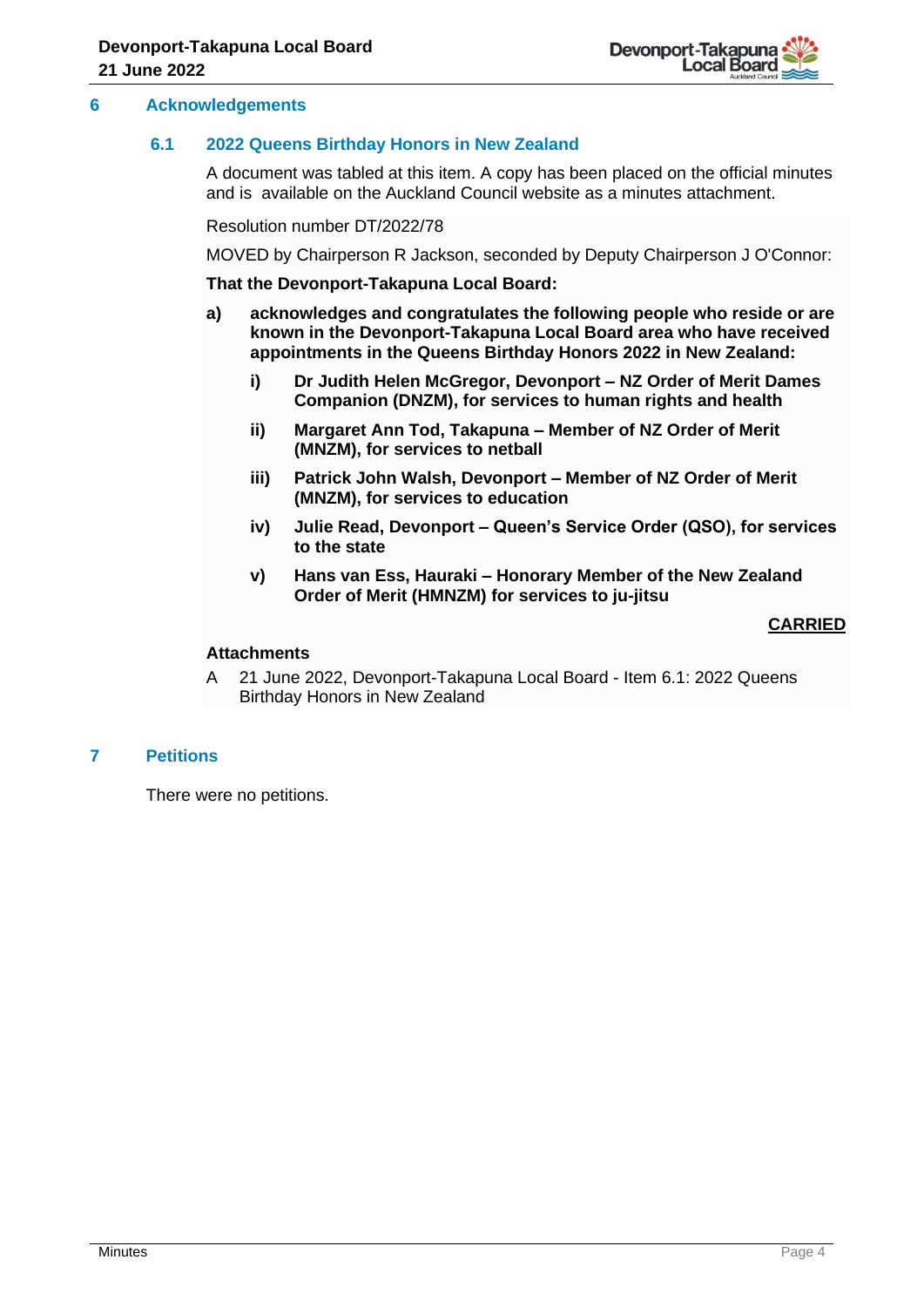

## **8 Deputations**

## **8.1 Auckland Canoe Polo Society Inc - Sport and Recreation Facilities Investment Fund 2022**

Amber Nell, Carlos Charlton, Jef Wright, Meg Gallen of Auckland Canoe Polo Society Inc. were in attendance to address the board in support of this item

A document was tabled at this item. A copy has been placed on the official minutes and is available on the Auckland Council website.

Resolution number DT/2022/79

MOVED by Chairperson R Jackson, seconded by Member A Bennett:

#### **That the Devonport-Takapuna Local Board:**

**a) receive the presentation from Auckland Canoe Polo Society Inc. and thank them for their attendance.**

## **CARRIED**

#### **Attachments**

A 21 June 2022, Devonport-Takapuna Local Board - Item 8.1: Auckland Canoe Polo Society Inc - Sport and Recreation Facilities Investment Fund 2022 - Presentation

## **Precedence of Business**

Resolution number DT/2022/80

MOVED by Member G Wood, seconded by Chairperson R Jackson:

## **That the Devonport-Takapuna Local Board:**

**a) agree that Item 14: Sport and Recreation Facilities Investment Fund 2022 - Local Board views be accorded precedence at this time.**

**CARRIED**

## **14 Sport and Recreation Facilities Investment Fund 2022 - Local Board views**

Member T van Tonder declared an interest in this item and took no part in discussion or voting on this matter.

Resolution number DT/2022/81

MOVED by Chairperson R Jackson, seconded by Member A Bennett:

## **That the Devonport-Takapuna Local Board:**

**a) supports the application by the Auckland Canoe Polo Society Inc. for Quarry Lake canoe polo court improvements at a value of \$705,000 for investment through the Sport and Recreation Facilities Investment Fund 2022.**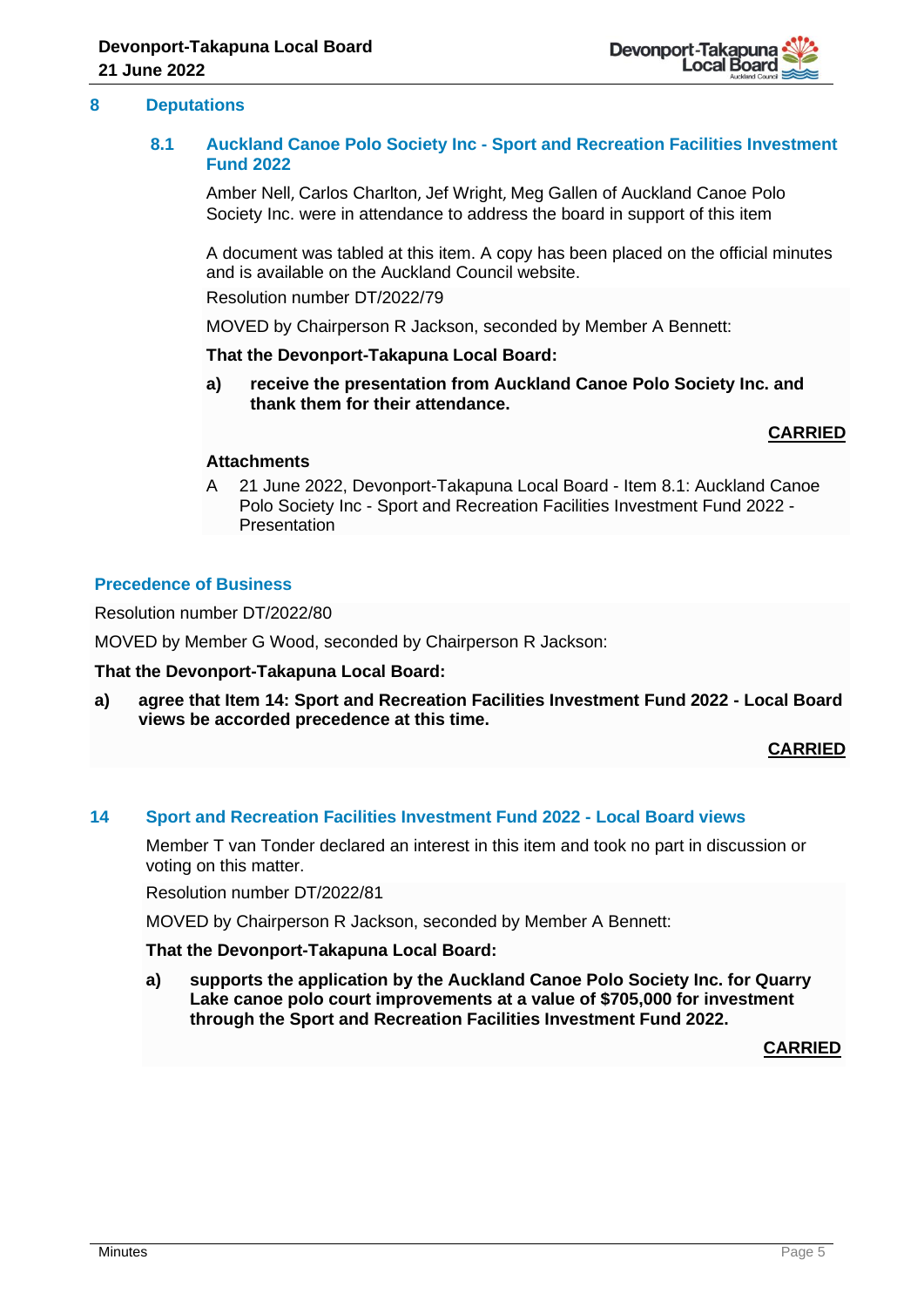

## **9 Public Forum**

## **9.1 Takapuna Boating Club - Takapuna Boating Club at Bayswater Proposed Legislation Change**

James Jordan – TBC Commodore, Barry Ward – TBC Board Member, and Mark Wooster – TBC Vice Commodore were in attendance to address the board in support of this item.

A document was tabled at this item. A copy has been placed on the official minutes and is available on the Auckland Council website.

Resolution number DT/2022/82

MOVED by Member G Wood, seconded by Chairperson R Jackson:

**That the Devonport-Takapuna Local Board:**

**a) receive the presentation from Takapuna Boating Club and thank them for their attendance.** 

**CARRIED**

## **Attachments**

A 21 June 2022, Devonport-Takapuna Local Board - Item 9.1: Takapuna Boating Club - Takapuna Boating Club at Bayswater Proposed Legislation Change - Interior Club Pictures

## **Precedence of Business**

Resolution number DT/2022/83

MOVED by Chairperson R Jackson, seconded by Member A Bennett:

## **That the Devonport-Takapuna Local Board:**

**a) agree that Item 13: Takapuna Boating Club at Bayswater - Proposed Legislation Change be accorded precedence at this time.**

**CARRIED**

## **13 Takapuna Boating Club at Bayswater - Proposed Legislation Change**

Resolution number DT/2022/84

MOVED by Chairperson R Jackson, seconded by Member A Bennett:

**That the Devonport-Takapuna Local Board:**

**a) support the recommended Option 3 in this agenda report to amend section 5 of the Auckland Harbour Board and Takapuna Borough Council Empowering Act 1923 (the Act) to facilitate the Takapuna Boating Club's proposal to lease part of the building on a commercial basis as follows:**

**Proposed amended Section 5 of the Act:**

**1. The Auckland Council or any body or person claiming through or under it shall use the land described in Schedule1 hereto as a site of and for the principal purposes of boat sheds, public swimming baths, social hall or any similar community purpose.**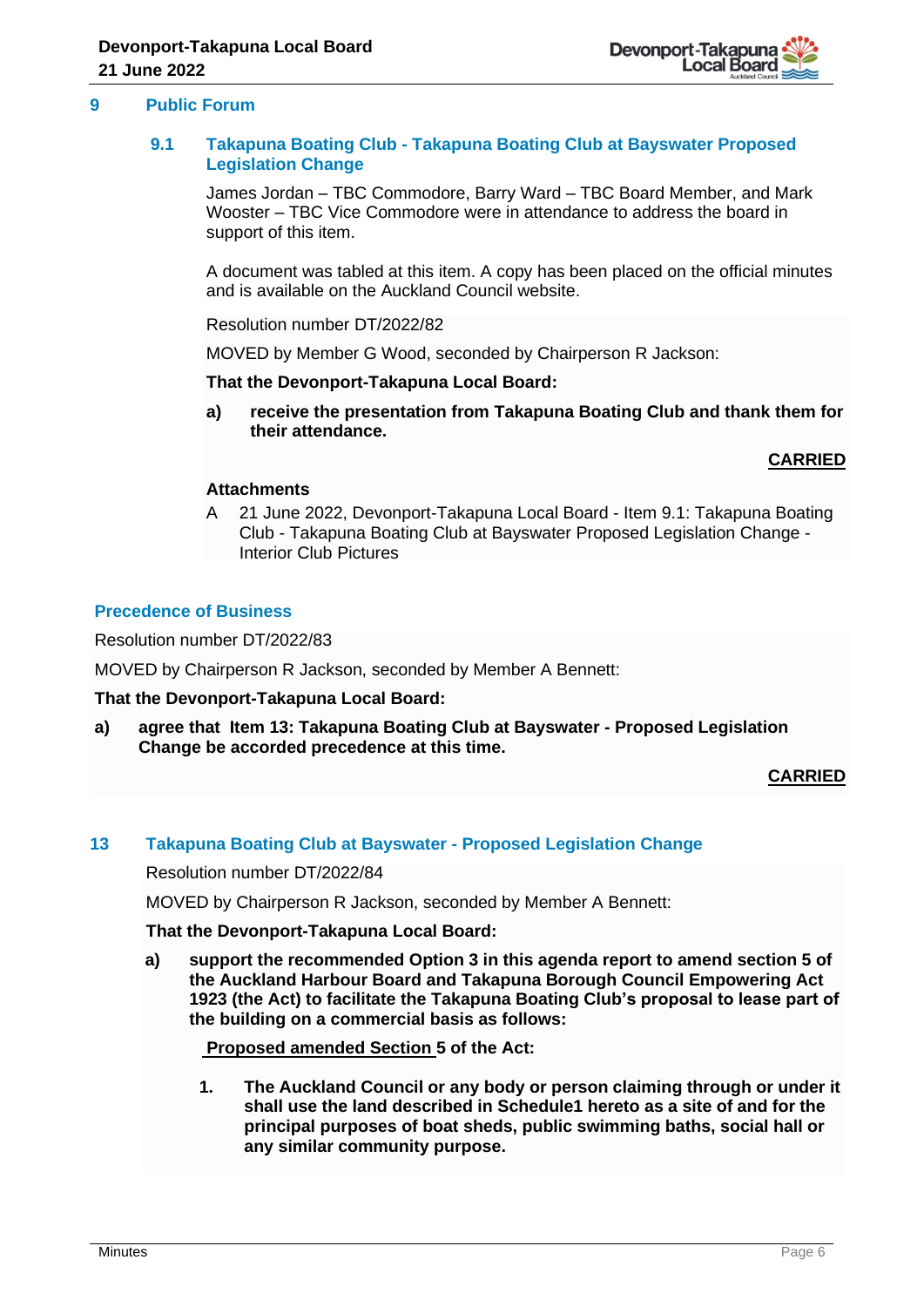- **2. Nothing in subsection (1) shall prevent the use of part of the land described in schedule 1 for commercial purposes as long as the land and any buildings on it are principally used for community purposes.**
- **3. Where any part of the land described in Schedule 1 is subject to a lease or other arrangement for use in accordance with subsection (2), any proceeds received under any such lease or other arrangement must be used towards the maintenance of the land and any building or other capital improvements situated thereon, and/or for community purposes.**
- **b) consider recommending to the Governing Body that staff consult on the preferred option expressed in resolution a) above in order to ascertain the views and preferences of persons likely to be affected by (or may have an interest in) the matter.**
- **c) note that the board has concerns that the proposed change may not adequately protect the building from being sold in the future, and does not adequately define the space allocated to community purposes**
- **d) recommend to the Governing Body that staff discuss the concerns outlined in c) with the Takapuna Boating Club and key stakeholders before finalising the amendment to be proposed**
- **e) recommend to the Governing body that staff undertake consultation on the preferred option expressed in a) above to ascertain the views and preferences of the community and persons likely to be affect by, or who may have an interest in, the matter**
- **f) note that the Bayswater Peninsula is expected to undergo rapid growth under the new National Policy Statement – Urban Development and Resource Management (Housing Supply and Other Matters) Amendment Act, and that the availability of community facilities at the Takapuna Boating Club's Bayswater building would be very welcome.**

# **10 Extraordinary Business**

There was no extraordinary business.

# **11 Notices of Motion**

Under Standing Order LBS 3.11.1 a Notice of Motion has been received from Chairperson Ruth Jackson for consideration under item 12.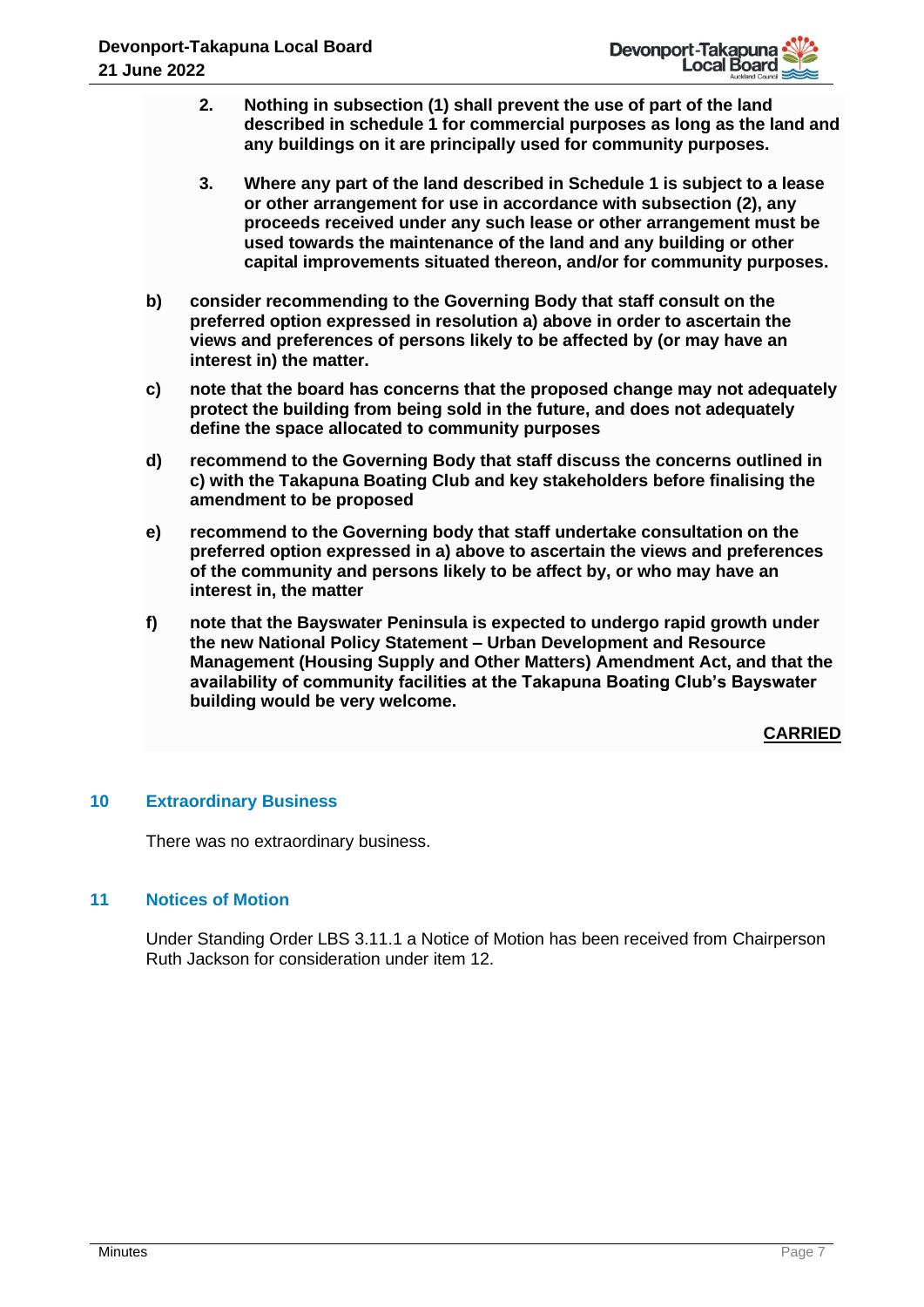

**12 Notice of Motion - Chairperson Ruth Jackson - Resolutions Pending Action report** Resolution number DT/2022/85

MOVED by Chairperson R Jackson, seconded by Deputy Chairperson J O'Connor:

**That the Devonport-Takapuna Local Board:**

- **a) request that local board staff provide a Resolutions Pending Action report at each business meeting of the Devonport-Takapuna Local Board as shown in the example in Attachment A to this Notice of Motion from the Orakei Local Board agenda of 19 May 2022, noting**
	- **i. the need for local board decision-making to be open and transparent to satisfy the requirements of the Local Government Act, and to meet the expectations of our residents**
	- **ii. that this will keep the board and our communities fully updated on the progress made on previous local board resolutions**

**CARRIED**

- Note: Item 13: Takapuna Boating Club at Bayswater Proposed Legislation Change was accorded precedence of business and was taken ahead of Item 12: Notice of Motion – Chairperson Ruth Jackson - Resolutions Pending Action report
- Note: Item 14: Sport and Recreation Facilities Investment Fund 2022 Local Board views was accorded precedence of business and was taken ahead of Item 9.1: Public Forum Takapuna Boating Club – Takapuna Boating Club at Bayswater Proposed Legislation Change.

# **15 Devonport-Takapuna Quick Response Round Two 2021/2022, grant allocations**

Resolution number DT/2022/86

MOVED by Member G Wood, seconded by Member A Bennett:

**That the Devonport-Takapuna Local Board:**

**a) agree to fund, part-fund or decline each application in Devonport-Takapuna Quick Response Round Two 2021/2022 listed in the following table:** 

**Table One: Devonport-Takapuna Quick Response Round Two 2021/2022 grant applications.**

| <b>Applic</b><br>ation<br><b>ID</b> | <b>Organisatio</b><br>$\overline{p}$ | <b>Main</b><br>focus | <b>Requesting funding for</b>                                                                                                                                                                    | <b>Amount</b><br>requested | <b>Amount</b><br>granted |
|-------------------------------------|--------------------------------------|----------------------|--------------------------------------------------------------------------------------------------------------------------------------------------------------------------------------------------|----------------------------|--------------------------|
| QR220<br>2-203                      | Victoria<br>Theatre<br>Trust Board   | Arts and<br>culture  | Towards the cost of venue hire,<br>lighting, technician cost, actors, and<br>director's fee for a play reading<br>series (three performances) at "the<br>Victoria Theatre" in September<br>2022. | \$2,000.00                 | \$2,000.00               |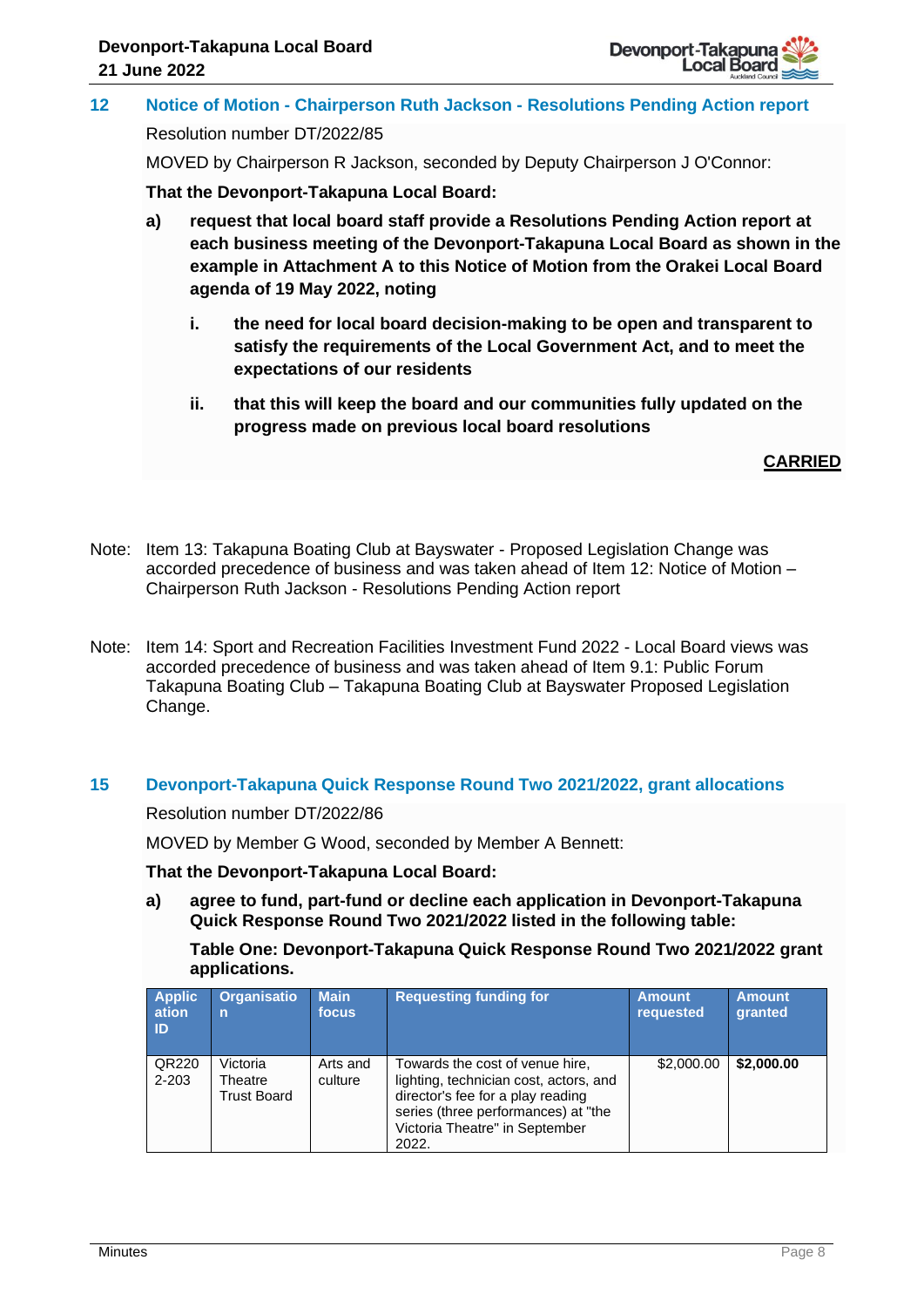

| QR220<br>$2 - 210$ | The<br>Operating<br>Theatre<br>Trust - Tim<br><b>Bray Theatre</b><br>Company                    | Arts and<br>culture | Towards the performance and<br>rehearsal venue hire for the<br>production "The Whale Rider" at<br>the Pumphouse Theatre.                                                                                                      | \$2,000.00 | \$2,000.00 |
|--------------------|-------------------------------------------------------------------------------------------------|---------------------|-------------------------------------------------------------------------------------------------------------------------------------------------------------------------------------------------------------------------------|------------|------------|
| QR220<br>$2 - 213$ | Sarah Burrell                                                                                   | Arts and<br>culture | Towards the sound system hire,<br>technician fees, and signage for the<br>"Sounding Publics" installation from<br>11 to 17 July 2022.                                                                                         | \$913.00   | \$913.00   |
| QR220<br>$2 - 218$ | Show Me<br>Shorts Film<br>Festival<br><b>Trust Board</b>                                        | Arts and<br>culture | Towards the programming,<br>communication, and marketing<br>costs for the Devonport -Takapuna<br>season of the "Show me Shorts"<br>film festival at "The Vic" and the<br>"Monterey Cinemas.                                   | \$1,079.00 | \$1079.00  |
| QR220<br>$2 - 202$ | The Upside<br>Downs<br>Education<br>Trust                                                       | Communi<br>ty       | Towards the speech-language<br>therapy fees for two children with<br>Down Syndrome in the local board<br>area.                                                                                                                | \$2,000.00 | \$0.00     |
| QR220<br>$2 - 207$ | Rotary Club<br>of Milford<br>(Incorporate<br>d)                                                 | Communi<br>ty       | Towards the purchase of a<br>pot(planter) for Milford square,<br>plants for existing planters, a<br>blower, and a battery support kit for<br>the "Milford Beautification"<br>maintenance.                                     | \$1,800.00 | \$1800.00  |
| QR220<br>$2 - 211$ | Youthline<br>Auckland<br>Charitable<br>Trust                                                    | Communi<br>ty       | Towards the helpline<br>telecommunication cost from 1 July<br>2022 to 31 March 2023.                                                                                                                                          | \$1,500.00 | \$0.00     |
| QR220<br>$2 - 217$ | PHAB<br>Association<br>(Auckland)<br>Incorporated                                               | Communi<br>ty       | Towards the cost of delivering the<br>"PHAB Mid-Winter Matariki<br>Celebration" including the cost of<br>project coordination, youth workers'<br>wages, art materials, catering, and<br>administration.                       | \$2,000.00 | \$0.00     |
| QR220<br>$2 - 220$ | North Shore<br><b>Brass</b><br>Incorporated                                                     | Communi<br>ty       | Towards the repairs to the outside<br>cladding of the building at the<br>Taharoto Community Facility.                                                                                                                         | \$2,000.00 | \$2000.00  |
| QR220<br>$2 - 222$ | Stanley<br>Bowling &<br>Petanque<br>Club<br>Incorporated                                        | Communi<br>ty       | Towards the purchase of 130 plants<br>for the "Stanley Bay Planting and<br>Restoration" programme.                                                                                                                            | \$800.00   | \$695.00   |
| QR220<br>$2 - 212$ | <b>New</b><br>Zealand<br>China<br>Understandi<br>ng<br>Association<br>("NZCUA")<br>Incorporated | Events              | Towards the cost of running the<br>"Māori and Chinese Day" events<br>and classes, including the costs of<br>venue hire, equipment hires, art<br>materials, stationery, administration,<br>printing, marketing, and promotion. | \$2,000.00 | \$2000.00  |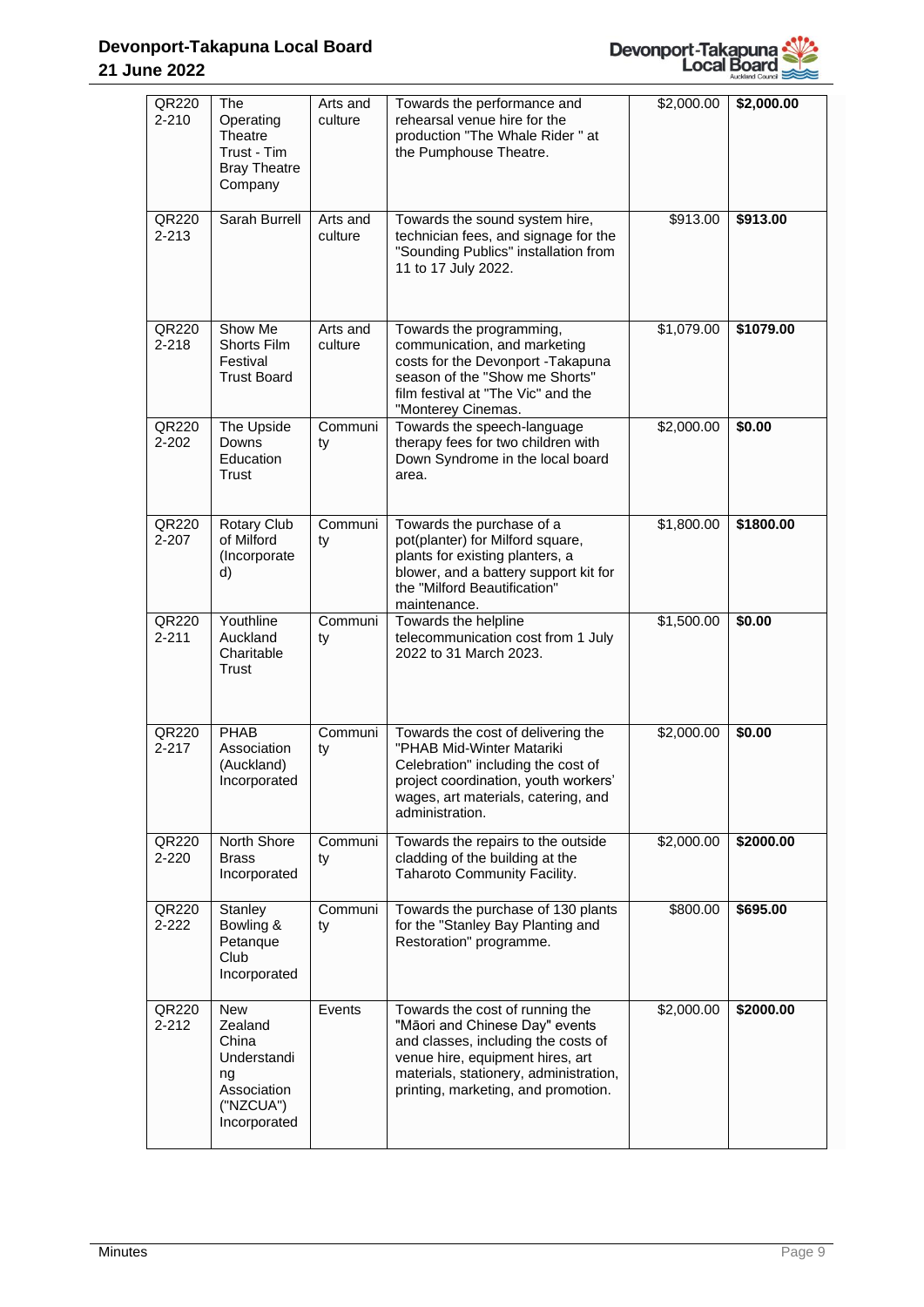

## **Devonport-Takapuna Local Board 21 June 2022**

| QR220<br>$2 - 214$ | Northshore<br>Rowing Club<br>Incorporated                          | Events                         | Towards the cost of sound<br>equipment hire, security, waste<br>management and portable toilets<br>hire for the "Bennett Shield<br>Memorial Regatta 2022".                 | \$2,000.00  | \$1328.00  |
|--------------------|--------------------------------------------------------------------|--------------------------------|----------------------------------------------------------------------------------------------------------------------------------------------------------------------------|-------------|------------|
| QR220<br>$2 - 201$ | North Shore<br><b>Cricket Club</b><br>Incorporated                 | Sport<br>and<br>recreatio<br>n | Towards the Takapuna Grammar<br>School indoor cricket net hire for the<br>"Winter and preseason" coaching<br>programme                                                     | \$2,000.00  | \$2000.00  |
| QR220<br>$2 - 209$ | Milford<br><b>Tennis Club</b><br>Incorporated                      | Sport<br>and<br>recreatio<br>n | Towards the purchase of tennis<br>balls.                                                                                                                                   | \$2,000.00  | \$2000.00  |
| QR220<br>$2 - 215$ | <b>AFL New</b><br>Zealand<br>Incorporated                          | Sport<br>and<br>recreatio<br>n | Towards the purchase of footballs,<br>uniforms, and medals to run a youth<br>programme at the Sunnynook Park<br>from 30 October 2022 to 11<br>December 2022                | \$2,000.00  | \$1810.00  |
| QR220<br>$2 - 219$ | Takapuna<br><b>District</b><br><b>Cricket Club</b><br>Incorporated | Sport<br>and<br>recreatio<br>n | Towards the purchase of a large<br>pitch cover.                                                                                                                            | \$2,000.00  | \$1400.00  |
| QR220<br>$2 - 221$ | Ngataringa<br><b>Tennis Club</b><br>Incorporated                   | Sport<br>and<br>recreatio<br>n | Towards the cost of building,<br>plumbing, electrical services, labour,<br>and materials for the renovation and<br>repair of the Ngataringa Tennis Club<br>changing rooms. | \$10,000.00 | \$0.00     |
| <b>Total</b>       |                                                                    |                                |                                                                                                                                                                            | \$38,092.00 | \$21025.00 |

# **CARRIED**

## **16 Variation of Community Lease to Waitemata Golf Club Incorporated and a Licence to Occupy to Rotary Club of Devonport Incorporated, at Alison Park, Old Lake Road, Narrow Neck, Devonport**

Resolution number DT/2022/87

MOVED by Member A Bennett, seconded by Member G Wood:

- **a) approve, under section 54 (1) (b) of the Reserves Act 1977, a variation of the lease held by the Waitemata Golf Club Incorporated at Woodall Park, Old Lake Road, Devonport, described as Part Lot 2 Deposited Plan 19288 (outlined and hatched in red in Attachment B), to:** 
	- **i. enable a surrender of 1765m2 (more or less) (shown in yellow on Attachment B, and**
	- **ii. noting that, with the exception of the extended term of the lease as outlined in a) ii), the remainder of the area leased to the Waitemata Golf Club will retain all other terms and conditions in accordance with the original lease agreement dated 1 May 2009.**
- **b) signal the local board's intention to grant a Licence to Occupy to Devonport Rotary Club Inc for 2100m2 (more or less) at Woodall Park, Old Lake Road, Devonport, described as Part Lot 2 Deposited Plan 19288, as identified in yellow**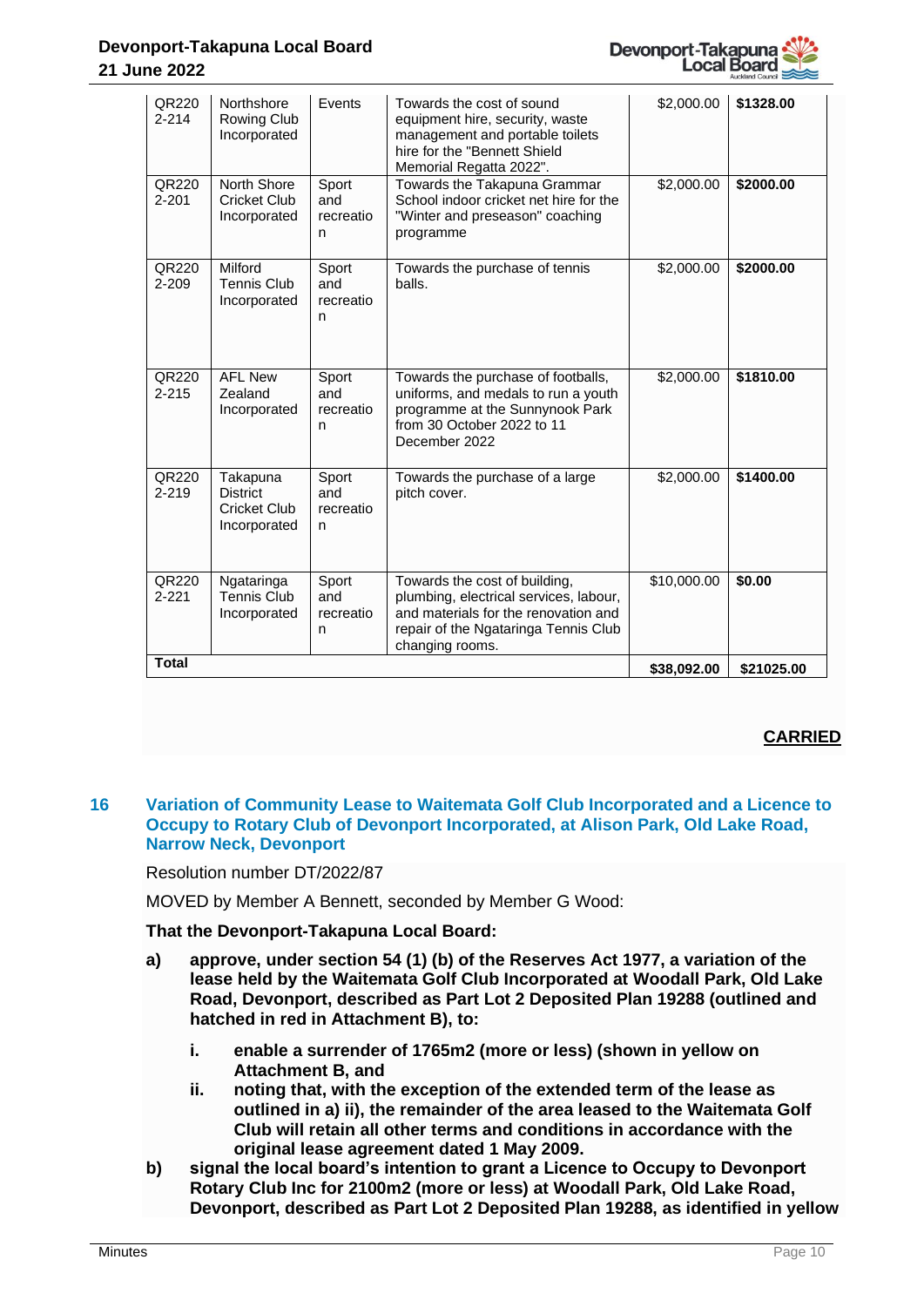**on Attachment B to the agenda report, subject to the following terms and conditions:**

- **i. Term – Five (5) years commenting 1 February 2022 with two rights of renewal of a further five (5) years each, and final expiry on 31 January 2037**
- **ii. Rent – \$1.00 plus GST per annum, if requested**
- **iii. that a Community Outcomes Plan be prepared for approval by the local board and that this be attached as a schedule to the Licence to Occupy document**
- **iv. that the signed Memorandum of Understanding on the maintenance responsibilities of council and the tenant be included as a schedule to the Occupancy Agreement**
- **v. note that all other terms and conditions will be in accordance with the Reserves Act 1977 and the Auckland Council Community Occupancy Guidelines 2012**
- **c) support the public notification and iwi consultation of the local board's intention to grant Devonport Rotary the Lease to Occupy as outlined in (b) above**
- **d) appoint a hearings panel consisting of Devonport-Takapuna Local Board chair Ruth Jackson, and members Trish Deans and Toni van Tonder to deal with any requests to be heard made by submitters in relation to the proposal to grant a Licence to Occupy to the Devonport Rotary Club Inc.**
- **e) grant, in the absence of any submissions or objections received to the proposal, a Licence to Occupy to the Devonport Rotary Club Inc in accordance with the terms and conditions publicly notified**
- **f) notes that all references to Alison Park in the agenda report for the Variation of Community Lease to Waitemata Golf Club Incorporated and a Licence to Occupy to Rotary Club of Devonport Incorporated, at Alison Park, Old Lake Road, Narrow Neck, Devonport, be replaced by Woodall Park.**

**CARRIED**

# **Precedence of Business**

Resolution number DT/2022/88

MOVED by Chairperson R Jackson, seconded by Member A Bennett:

**That the Devonport-Takapuna Local Board:**

**a) agree that Item 26: Chairpersons' Report, Item 27: Elected Members' Reports, Item 28: Devonport-Takapuna Local Board – Record of Workshops May 2022, and Item 29: Governance Forward Work Calendar, be accorded precedence at this time.**

**CARRIED**

# **26 Chairpersons' Report**

Resolution number DT/2022/89

MOVED by Member G Wood, seconded by Deputy Chairperson J O'Connor:

**That the Devonport-Takapuna Local Board:**

**a) receive and thank Chairperson Ruth Jackson for her verbal report.**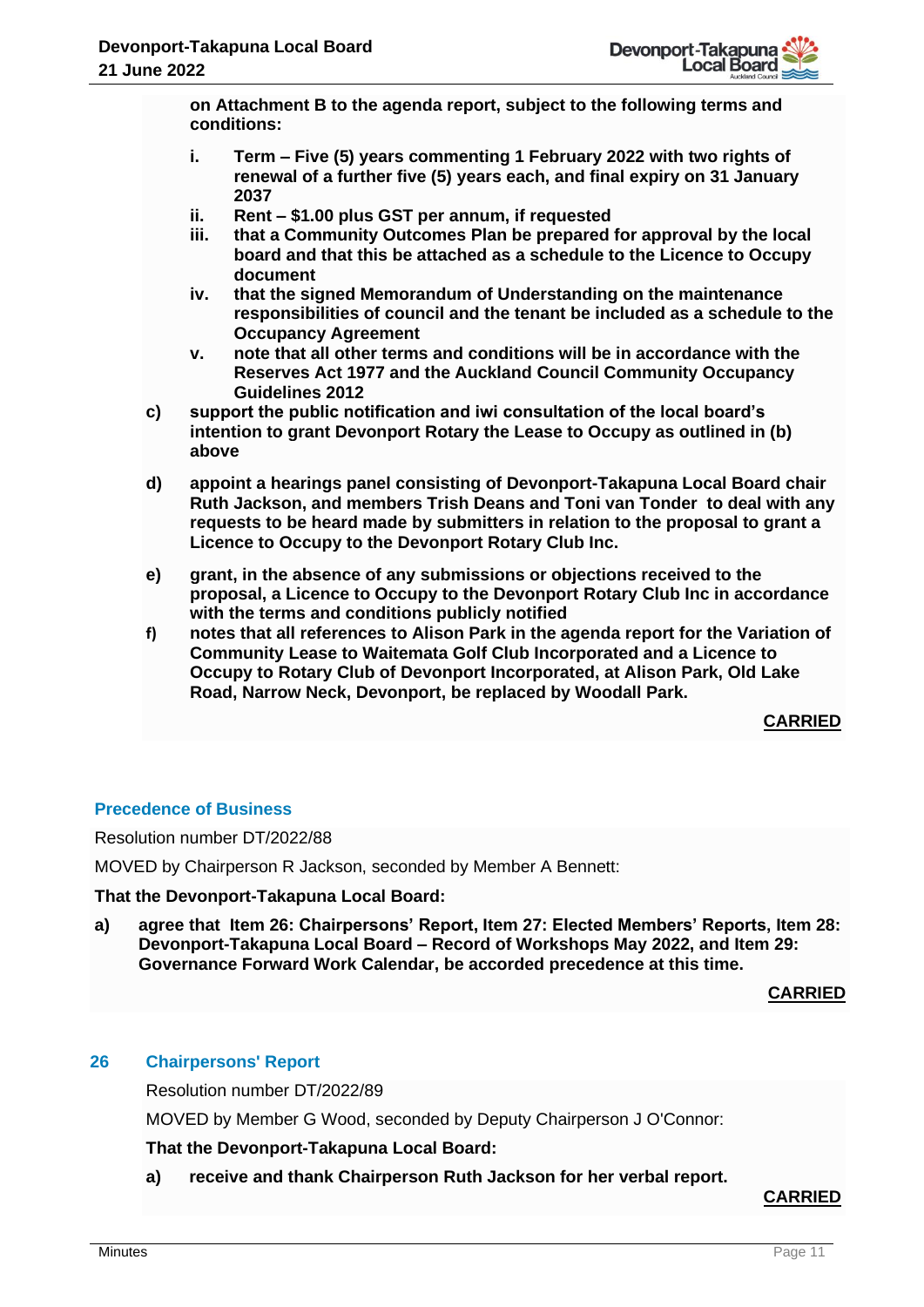

## **27 Elected Members' Reports**

Resolution number DT/2022/90

MOVED by Chairperson R Jackson, seconded by Member G Wood:

#### **That the Devonport-Takapuna Local Board:**

- **a) receive and thank member George Wood for his tabled report.**
- **b) receive and thank members for their verbal reports.**

#### **Attachments**

A 21 June 2022, Devonport-Takapuna Local Board - Item 27: Elected Members' Reports: George Wood June 2022 Report

#### **28 Devonport-Takapuna Local Board - Record of Workshops May 2022**

Resolution number DT/2022/91

MOVED by Member G Wood, seconded by Chairperson R Jackson:

#### **That the Devonport-Takapuna Local Board:**

**a) receive the records of the workshops held in May 2022.**

#### **CARRIED**

**CARRIED**

#### **29 Governance Forward Work Calendar**

Resolution number DT/2022/92

MOVED by Chairperson R Jackson, seconded by Member G Wood:

#### **That the Devonport-Takapuna Local Board:**

**a) note the Devonport-Takapuna Local Board governance forward work calendar for June 2022 as set out in Attachment A of this agenda report.**

## **CARRIED**

## **17 Local board feedback on proposed supporting plan changes to accompany the Medium Density Residential Standards and National Policy Statement on Urban Development plan change**

## Resolution number DT/2022/93

MOVED by Chairperson R Jackson, seconded by Member G Wood:

- **a) notes the content outlined in the agenda report relating to the development of draft plan changes and variations to the Auckland Unitary Plan (AUP) to be considered for notification at the August 2022 Planning Committee meeting together with the Intensification Planning Instrument (IPI) on Medium Density Residential Standards (MDRS) and implementing Policies 3 and 4 of the National Policy Statement – Urban Development 2020 (NPS-UD).**
- **b) requests that the Governing Body consider a judicial challenge to the NPS-UD and other National Policy Statements, instead of accepting them as**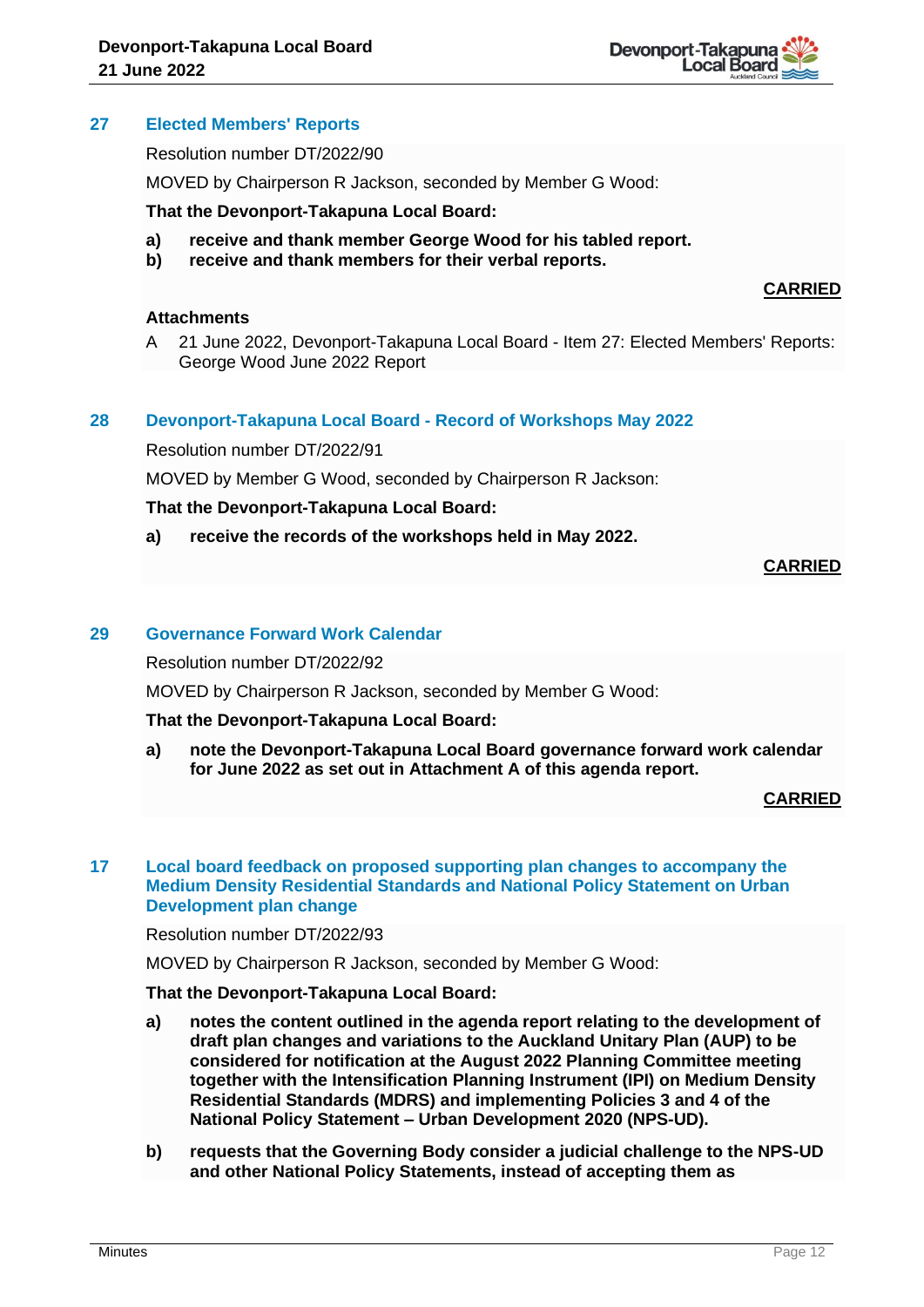**'mandatory', as they are not parliamentary legislation and are therefore open to judicial review.** 

- **c) provides the following feedback on the matters discussed in this report, that the Devonport-Takapuna Local Board:**
	- **i) Transport** 
		- **A) opposes the requirements in the NPS-UD that require the removal of minimum parking requirements from the AUP, as these will result in numerous health, safety, accessibility, and efficiency issues, especially when combined with separate moves to remove on-street parking.**
		- **B) supports Auckland Council's proposed transport amendments to the AUP regarding access, including adding 'dwellings' as a trigger for determining the relevant vehicle access width standards; adding a tiered approach to access requirements; changes to standards to prioritise pedestrian safety and access; changes to lighting standards; and ongoing operation and maintenance requirements.**
		- **C) supports Auckland Council's proposed transport amendments to the AUP regarding parking, including changes to accessible parking, private pedestrian access, loading spaces, bike parking, and electric vehicle charging.**
	- **ii) Notable trees - Schedule 10** 
		- **A) opposes the requirements in the MDRS that remove notable trees from the AUP.**
		- **B) supports Auckland Council's proposal for notable trees to be a qualifying matter in the IPI.**
		- **C) supports Auckland Council's proposed amendment of the AUP to add nominated notable trees to the schedule, and to amend the schedule to address known inaccuracies/inconsistencies.**
		- **D) requests that nominated notable trees in the Devonport-Takapuna Local Board area are progressed alongside those in other local board areas.**
		- **E) requests that the addition of nominated notable trees is addressed routinely on an annual or bi-annual basis and that adequate budget is provided for the process (potentially from the Climate Action Targeted Rate), so that nominations are addressed in a timely manner and we do not see a repeat of the backlog of nominations that we have today.**
		- **F) requests that Auckland Council continues to proactively pursue changes to legislation to empower councils to re-introduce general tree protection rules.**
	- **iii) Historic heritage - Schedule 14**
		- **A) opposes the requirements in the NPS-UD and MDRS that remove historic heritage places from the AUP.**
		- **B) supports Auckland Council's proposal for historic heritage places to be a qualifying matter in the IPI.**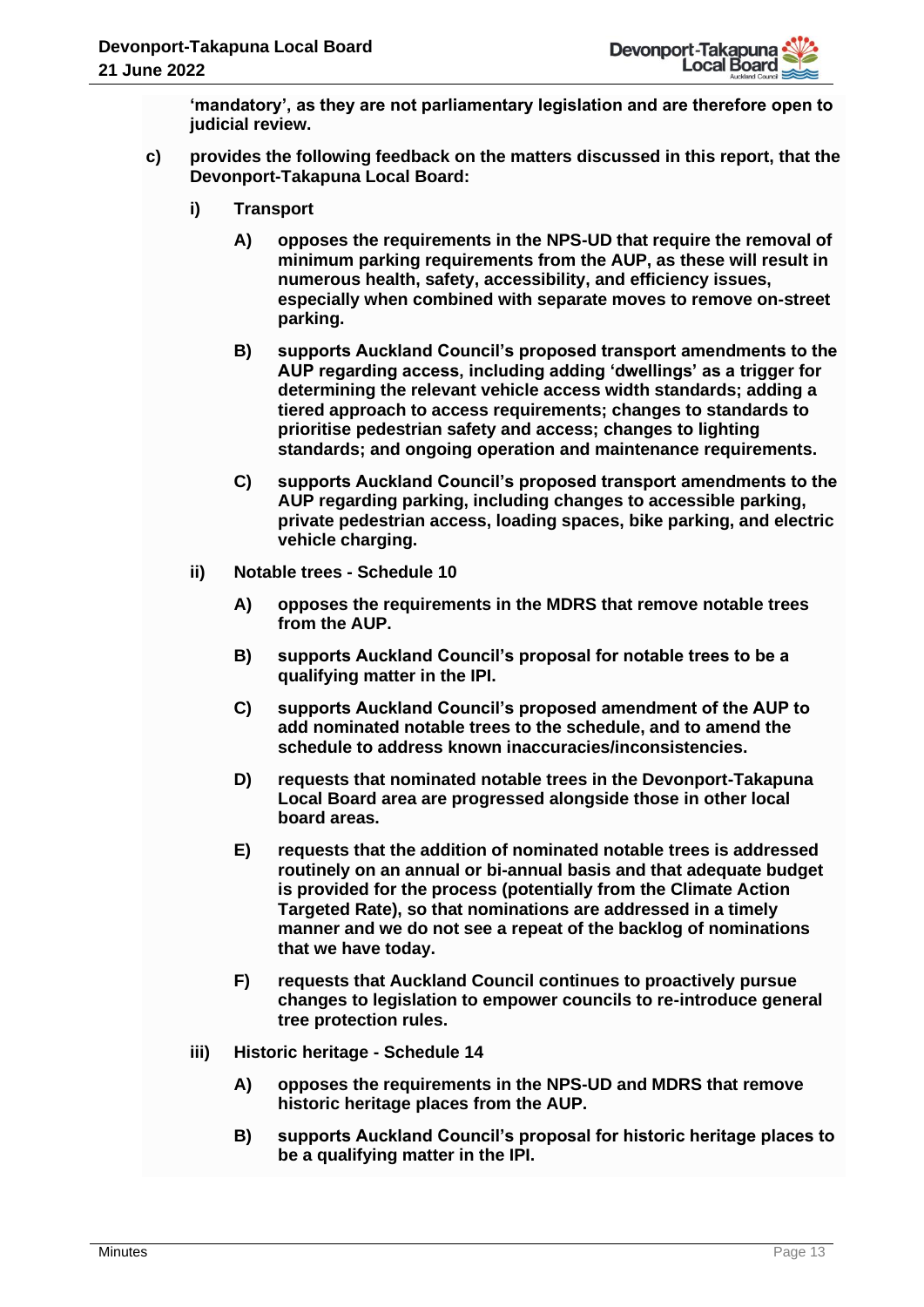- **C) supports Auckland Council's proposed amendment of the AUP to add nominated historic heritage places to the schedule.**
- **D) supports the retention of the existing Business and Residential Special Character Areas and boundaries as identified in the Auckland Unitary Plan Chapter D18 Special Character Overlay.**
- **E) requests that council includes business and residential properties with a Special Character Assessment score of 4 and higher (that is 4, 5 and 6) in assessing the Special Character Areas as a Qualifying Matter.**
- **iv) Variations to incomplete plan changes**
	- **A) notes that this affects Plan Change 60, which includes a proposal to re-zone part of Linwood Reserve, Forrest Hill, from reserve to residential**
	- **B) expresses concern that this provision compels Auckland Council to make variations to Plan Change 60 to include the new MDRS residential zones while the required consultation processes related to Plan Change 60 are still underway and incomplete**
	- **C) re-state the Devonport-Takapuna Local Board resolutions DT/2021/66 and DT/2015/205 which variously opposed the Plan Change 60 proposals to re-zone part of Linwood Reserve, and proposals to revoke the reserve status of the same portion of the reserve.**
- **d) requests the opportunity to speak to the local board's views at the relevant committee and Governing Body meetings**
- **e) appoints chairperson Ruth Jackson and member Trish Deans to speak on behalf of the board at the relevant committee and Governing Body, and authorises chair Ruth Jackson to appoint alternate/s if the nominated member/s are not able to attend.**
- **f) directs that this resolution be provided to the Mayor Phil Goff, Deputy Mayor Bill Cashmore, and all Auckland Councillors.**

**18 Local board feedback on the council's preliminary response to the National Policy Statement on Urban Development 2020 and the Resource Management (Enabling Housing Supply and Other Matters) Amendment Act 2021**

Resolution number DT/2022/94

MOVED by Chairperson R Jackson, seconded by Member G Wood:

# **That the Devonport-Takapuna Local Board:**

**a) thanks the 7,880 individuals and organisations from around Auckland, including those from the Devonport-Takapuna Local Board area, who provided feedback through the Have Your Say consultation, and the 2,000 individuals who participated in a Kantar research survey, in relation to Auckland Council's preliminary response to the National Policy Statement – Urban Development 2020 (NPS-UD) and Resource Management (Housing Supply and Other Matters) Amendment Act (the Act)**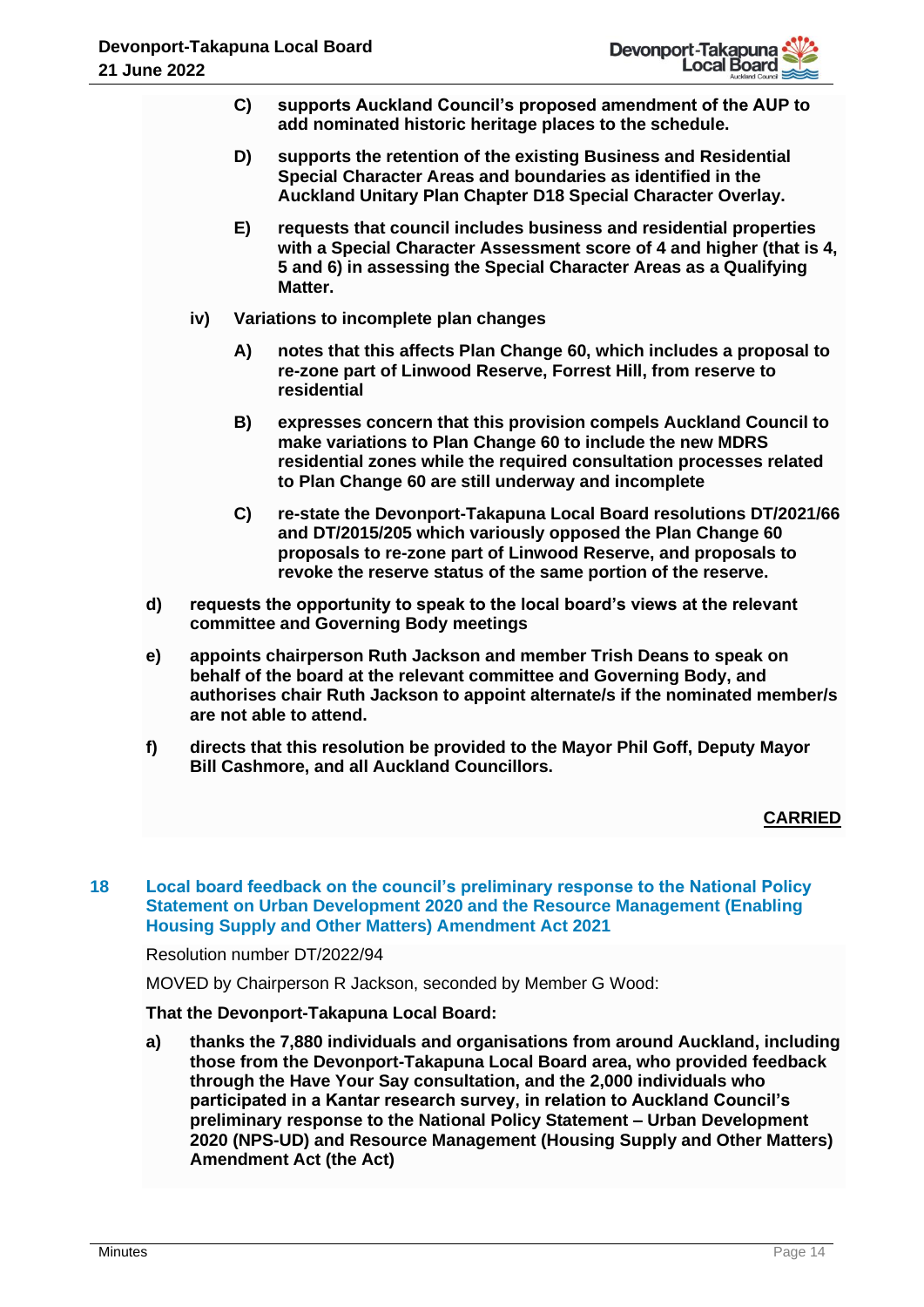- **b) provides the local board's views and comments in relation to the questions asked in the public consultation on the council's preliminary response in the document tabled at this meeting, to be attached to the minutes of this meeting subject to the following amendments:**
	- **i. Addition to question 9 clause iv: The board was particularly concerned by information shared with us by Watercare in a recent workshop, that they had significant concerns about their ability to accurately predict growth patterns and provide supporting infrastructure and that parts of the Devonport-Takapuna Local Board area were of particular concern to them.**
- **c) requests the opportunity to speak to this resolution and attached feedback at the relevant committee and Governing Body meetings**
- **d) appoints chairperson Ruth Jackson and member Trish Deans to speak on behalf of the board at the relevant committee and Governing Body, and authorises chair Ruth Jackson to appoint alternate/s if the nominated member/s are not able to attend.**
- **e) directs that this resolution and attached feedback be provided to the Mayor Phil Goff, Deputy Mayor Bill Cashmore, and all Auckland Councillors, and all local board members**

# **Attachments**

A 21 June 2022, Devonport-Takapuna Local Board - Item 18: Local board feedback on the council's preliminary response to the NPS-UD 2020 and the Resource Management Amendment Act 2021 - DTLB Feedback Document

## **19 Local board feedback on Auckland Transport's Draft Parking Strategy (2022)**

Resolution number DT/2022/95

MOVED by Member G Wood, seconded by Chairperson R Jackson:

- **a) thanks the 933 individuals and organisations from around Auckland, including 33 from the Devonport-Takapuna Local Board area, who made submissions during public consultation on the Draft Auckland Parking Strategy**
- **b) does not support the Draft Auckland Parking Strategy**
- **c) considers that:**
	- **i. the Draft Auckland Parking Strategy policies around removing and repurposing parking are simply not tenable when faced with the twin challenges of rapid population growth and the government's National Policy Statement – Urban Development (NPS-UD) which prohibits council from requiring off-street residential parking. We note that the Auckland Unitary Plan provides for 900,000 new homes, and the even greater intensification required by the NPS-UD and Resource Management (Housing Supply and Other Matters) Amendment Act increases that to a much larger but as yet unquantified number of new homes.**
	- **ii. the strategy will damage the viability of businesses not only on the affected streets but across the wider business areas they serve, and will be an obstacle to post-Covid economic recovery**
	- **iii. the unique geography of Takapuna – with a huge part of its catchment lying in the Waitemata Harbour and Lake Pupuke – sets it apart from other**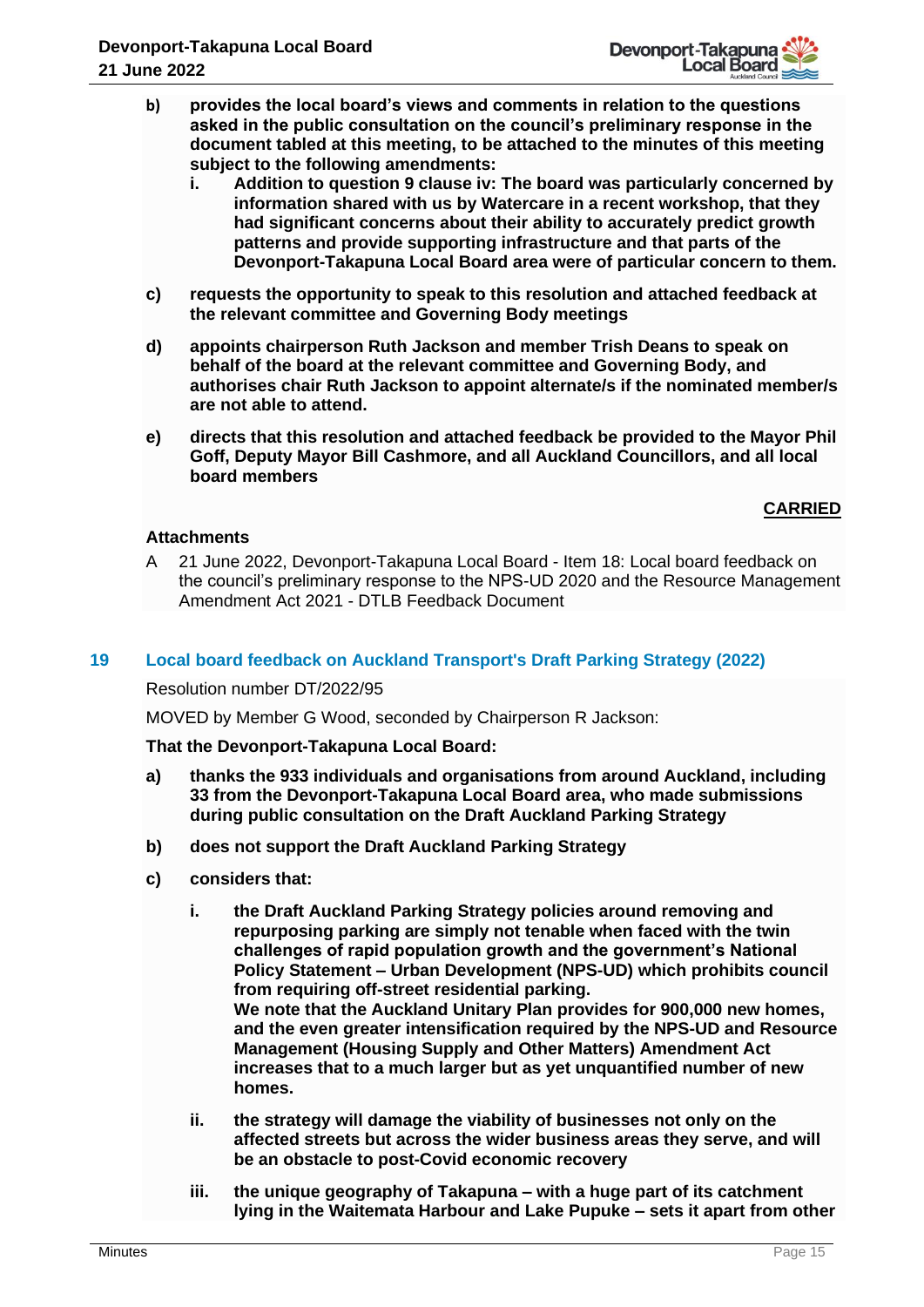**Metropolitan Centres and requires a very different and tailored approach to private vehicle use and parking management** 

- **iv. the lack of train services on the North Shore has a fundamental impact on public transport choices which requires a very different and tailored approach to private vehicle use and parking management across the North Shore**
- **v. the strategy, coupled with diminishing off-street parking, will disadvantage those living and working on the affected streets, and potentially limit the housing choices of some Aucklanders**
- **vi. the strategy will have unintended negative effects on many Aucklanders, including tradespeople who must carry their tools of trade in their vehicles, delivery vehicles, caregivers and support workers, the disabled, people who are unable to use public transport, and lower income Aucklanders**
- **vii. it is disappointing that the Draft Auckland Parking Strategy has been developed without the meaningful involvement of local boards, local businesses, and local communities, and does not sufficiently take local circumstances and conditions into account**
- **viii. if the strategy is adopted, future consultations will focus on fulfilling the strategy rather than on finding the best solution for each location and community,**
- **ix. it is astonishing that the strategy lists general vehicle parking as the lowest priority in a list of 8 kerbside parking priorities (Draft Auckland Parking Strategy, Section 4, III)**
- **x. a greater focus on public transport is key to reducing congestion, pollution, and pressure on parking. Particular focus must be placed on affordable fares, increased routes, greater frequency, reliability of service, ensuring different routes and services integrate well, and making the AT HOP cards and app more 'user-friendly' – all of which are known obstacles to public transport uptake.**
- **d) gives the following feedback on Section 5 – Proposed Approach to Parking Management (agenda p218-219)**
	- **i. The board notes that the shopping and business hubs in our area have evolved over many decades to be reliant on parking, and that parking is the 'life blood' of these centres. Parking demand in Takapuna, Devonport, and Milford is already under pressure and has little or no room for expansion. Parking in Sunnynook, and the Kings Store and Belmont centres along Lake Road are also an issue.**

**We support the submission of the Takapuna Beach Business Association – which states that the net loss of 75 car parks in their business district has already affected local businesses, already struggling through Covid and affected by lengthy Hurstmere Road upgrade. We share their concern that new residential developments with little or no parking will place unsustainable pressure on parking in the Takapuna area, and drive more businesses out to other locations.**

**ii. On balance, the board supports, in principle, the inclusion of a number of shopping and business hubs in our local board area in Tier 2, and the development of Comprehensive Parking Management Plans (CPMPs). We recognise that – while current parking management (effectively the same as the proposed Tier 1) – works well at present, rapid intensification will**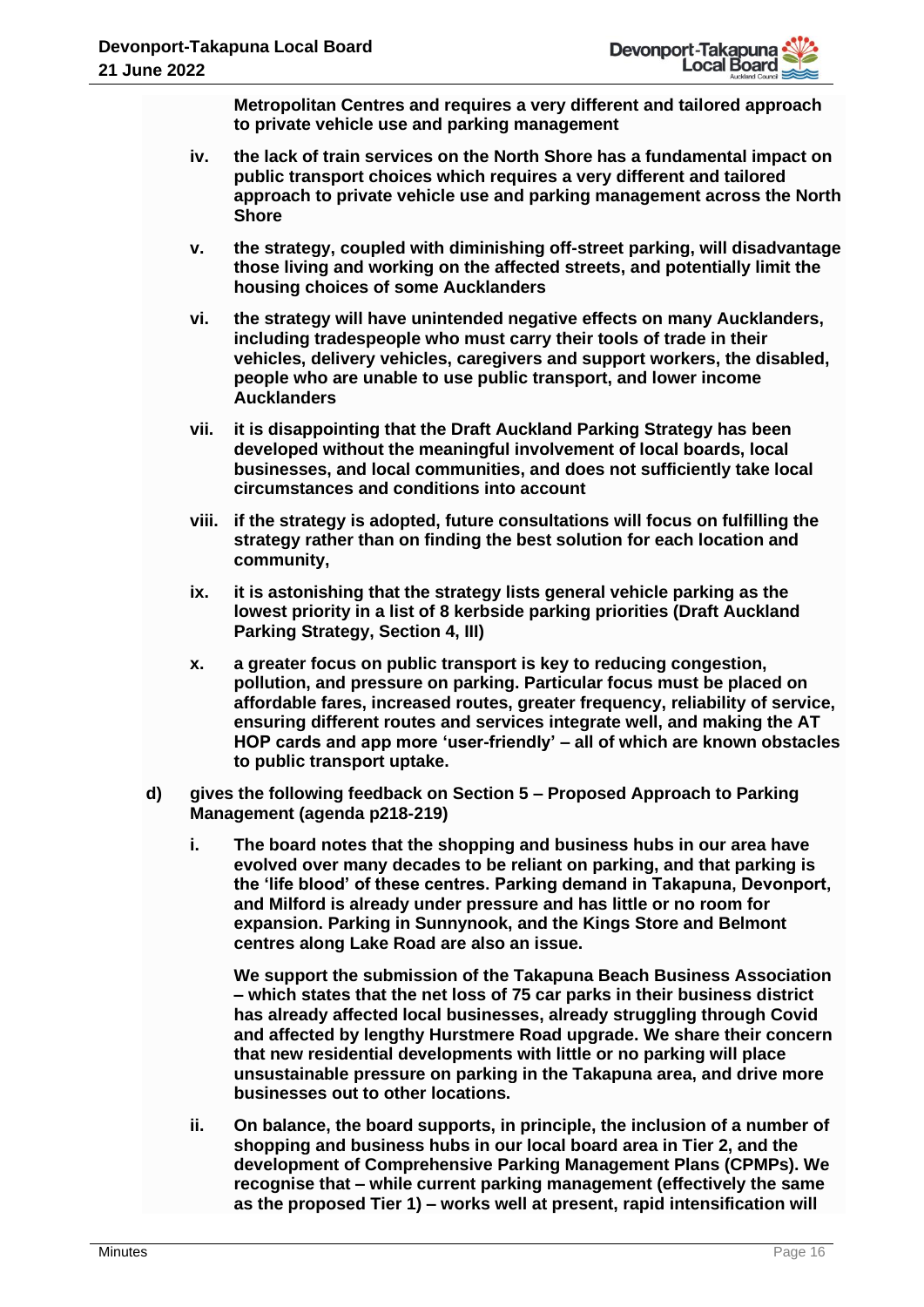**bring increased competition for the limited parking available, and we will need to respond to that.** 

**However, the board's support is conditional on the clear understanding that the local board, along with local businesses and residents, would be an integral part of developing these CPMPs in collaboration with Auckland Transport – rather than merely being 'informed' or 'providing feedback' on plans developed in isolation by AT. In our view, this proactive collaboration and partnership is the key to ensuring that local boards and communities are brought along for the ride – reducing the potential for tension and division over changes.** 

- **e) gives the following feedback on Section 6 – Parking Strategy Policies:**
	- **i. Policy 1 – Parking Planning – Comprehensive Parking Management Plans (CPMPs) The board supports the development of CPMPs on the clear understanding that local boards and key local stakeholders including**

**businesses and community representatives would be an integral part of developing these plans.** 

- **ii. Policy 3 – Public engagement on parking (agenda p232) The board considers that merely 'informing' local boards and the community does not constitute 'engagement', and favours meaningful consultation with local board and the community, to ensure that changes are informed by local knowledge at the earliest stages of development, that local boards and residents are 'brought along for the ride', and reduce the incidence of conflict and division.**
- **iii. Policy 9 – Park and ride management (agenda p239) The board does not support charging at Park and Rides, as this will be a disincentive and obstacle to people using public transport – when we need to be encouraging and incentivising people to use public transport. A good example of this is that since parking charges near the Devonport Ferry were increased, many parking spaces remain empty – and anecdotal evidence suggests that a number of people who previously used the ferry are now choosing to drive instead.**

**We note, however, that free Park & Rides could be exploited by people working nearby. We recommend investigating options to integrate Park & Rides with HOP cards, before any charges are considered or implemented. In this way, Park and Ride charges would be integrated into the fare, in the same way that feeder buses and onward legs of the same journey already are.** 

**We note that in the Devonport-Takapuna Local Board area, the Smales Farm and Sunnynook bus stations have no park and ride facilities; Akoranga has very few spaces, which are time limited; and increased charges for Devonport ferry parking has been a factor in some people reverting to using their car rather than public transport.** 

**We strongly urge an increased focus on feeder buses – both with more routes and increased frequency – to relieve the pressure on formal park and rides, and on-street parking around stations which have little or no park and ride capacity.** 

**iv. Policy 10 – Kerb zone space allocation (agenda p240) We do not support the kerbside parking allocation outlined in Section 4, III – where general vehicle parking were the 7th and 8th priorities in a list of 8 priorities**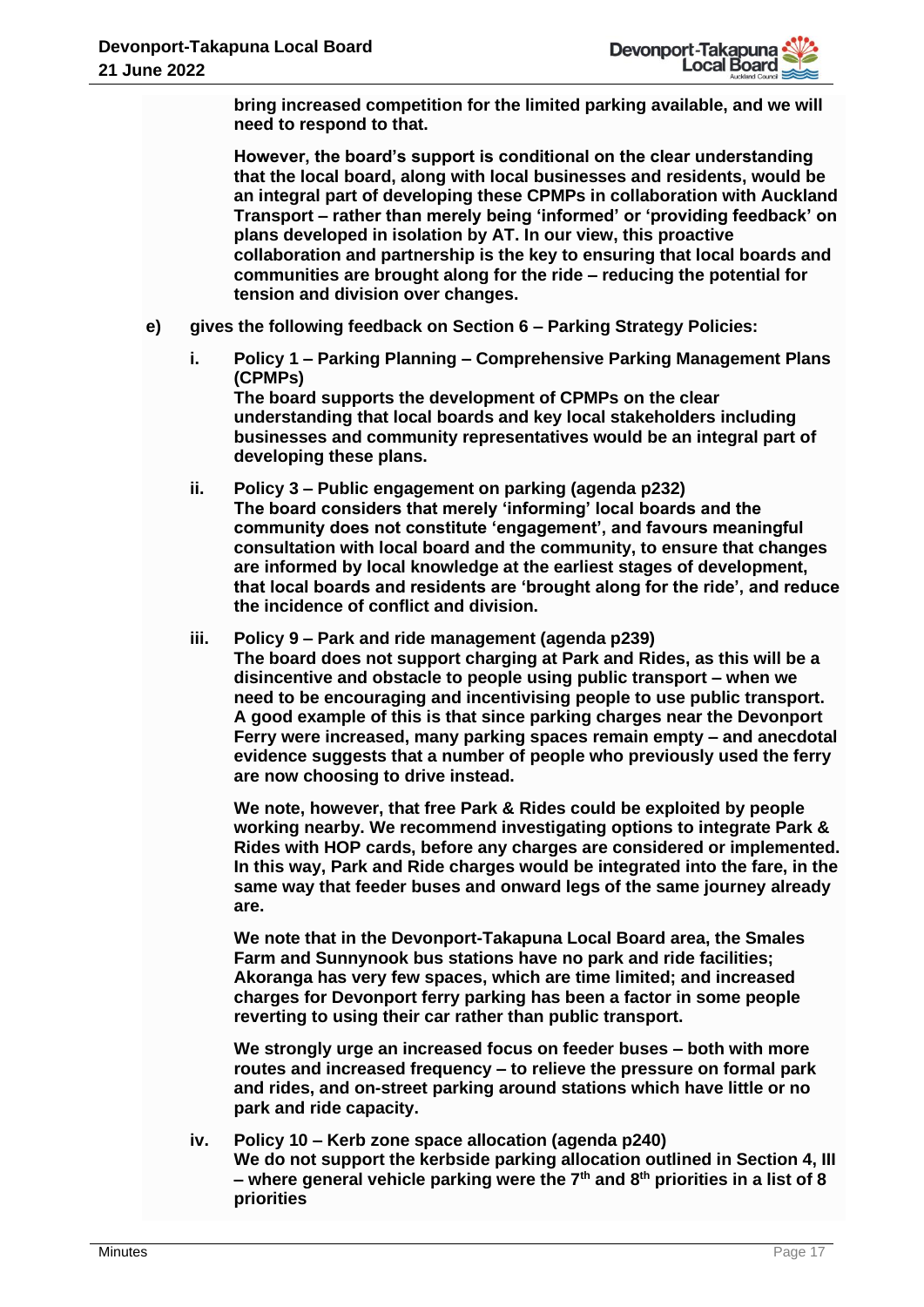- **v. Policy 15 – Rideshare and car share parking (agenda p243) New Zealand has a very high rate of private car ownership, so ride sharing in private vehicles has huge potential to reduce congestion and pressure on parking, and clearly aligns with our climate change aspirations. We encourage Auckland Transport to investigate ways of supporting increased ride sharing, including public education on ride-sharing options.**
- **vi. Policy 23 – Council community facilities parking (agenda p252) We applaud the policy that Auckland Transport will work proactively with local boards and council to manage parking in council-owned spaces not managed by AT. We have a growing issue with parking in our parks and reserve being exploited by people who work or live nearby – and this conflict will only grow as our city intensifies. It is essential that local boards be an integral part of developing parking management plans for these locations alongside Auckland Transport.**
- **vii. Policy 24 – Residential parking zones and residential parking permits (agenda p57)**

**We support these schemes and request that the community be consulted along with the Devonport-Takapuna Local Board whenever changes are contemplated such as increased numbers of permits or increased fees. We note that parking areas in our parks and reserves are increasingly exploited by people working and living nearby, and strongly advocate that Auckland Transport introduce similar schemes to prioritise genuine users of our open spaces and reserves, in consultation with local boards.**

- **f) Gives the following feedback on Section 7 – Where to next** 
	- **i. Parking on berms (agenda p258) We support council's stance that we need a change in the traffic parking regulations to prevent motorists parking on grass berms, regardless of whether there is signage in place or not. This is a growing issue across the Devonport-Takapuna Board area, and the whole of Auckland.**
- **g) receive the feedback documents from Murray Hill – Milford Business Association Manager, detailing the Milford Business Associations stance on the AT Draft Parking Strategy.**

# **CARRIED**

- Note: Members Aidan Bennet and Toni van Tonder requested their dissenting votes against clauses b, c i-x, e iii & iv above be recorded. **Attachments**
	- A 21 June 2022, Devonport-Takapuna Local Board Item 19: Local board feedback on Auckland Transport's Draft Parking Strategy (2022) - Milford Business Association Feedback

# **20 Approval of the 2022/2023 Devonport-Takapuna Local Board Customer and Community Services work programme**

Resolution number DT/2022/96

MOVED by Chairperson R Jackson, seconded by Deputy Chairperson J O'Connor: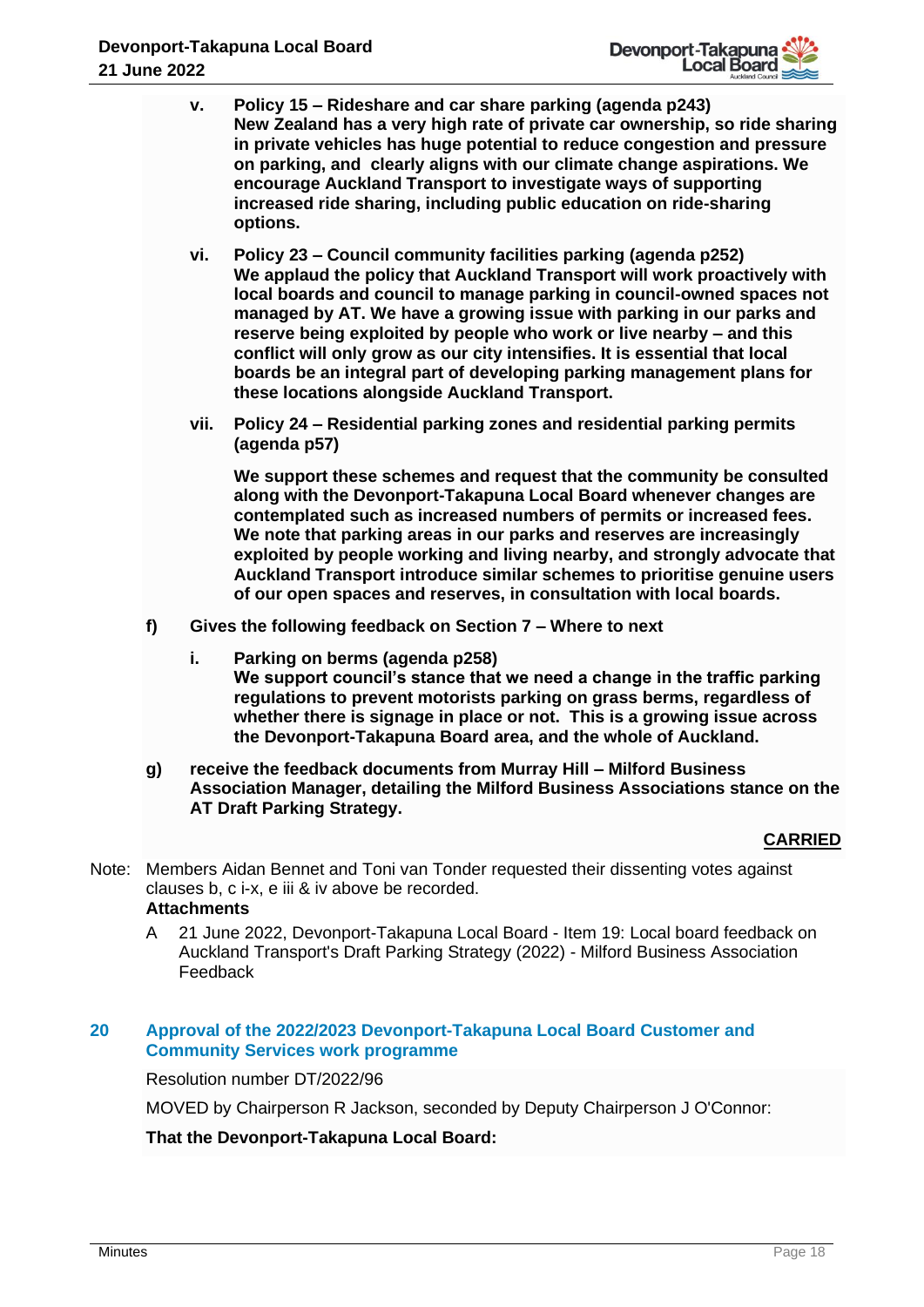

- **a) approve the 2022/2023 Customer and Community Services work programme and its associated budget (Attachment A to the agenda report) subject to the following changes:** 
	- **i. ID# 95, p373 – Whanaungatanga and Ako – Maori relationships & reciprocal learning Activity description: \* Facilitate relationship building opportunities between local board elected members and identified mana whenua representitives. \*Facilitate relationship building between local board elected members and relevant community organisations. Activity benefits: \* Mana whenua and mataawaka feel strong foundations are built for an enduring and positive relationship with the local board. \* Te Ao Maori is considered and forms part of the local board decisionmaking process. \* The Devonport-Takapuna Local Board is responsive to obligation under the Treaty of Waitangi Te Tiriti O Waitangi. Further decision points for LB: Each opportunity, action, or project in support of this activity to be approved by the local board.**
- **b) approve in principle the 2023/2024 Customer and Community Services work programme (Attachment A to the agenda report), noting that the LDI Opex allocations will be balanced to budgets in the associated future years' work programme.**
- **c) approve in principle the 2024/2025 Customer and Community Services - Community Facilities only work programme (Attachment A to the agenda report), noting that the LDI Opex allocations will be balanced to budgets in the associated future years' work programme.**
- **d) approve the Risk Adjusted Programme projects identified in the 2022/2023 Customer and Community Services work programme (Attachment A to the agenda report).**
- **e) note that funding for the Coastal Renewals, Landslide Prevention, Local Parks and Sports Field Development budgets is subject to approval by the Parks, Arts, Community and Events Committee (PACE)**
- **f) note that there may be minor changes to year one of the 2022/2023 Local Board Customer and Community Services work programme, and other changes in years 2 and 3 which are approved in principle, due to Annual Budget decisions affecting capital budgets and that changes required will be discussed with and reported to the local board early in the new financial year**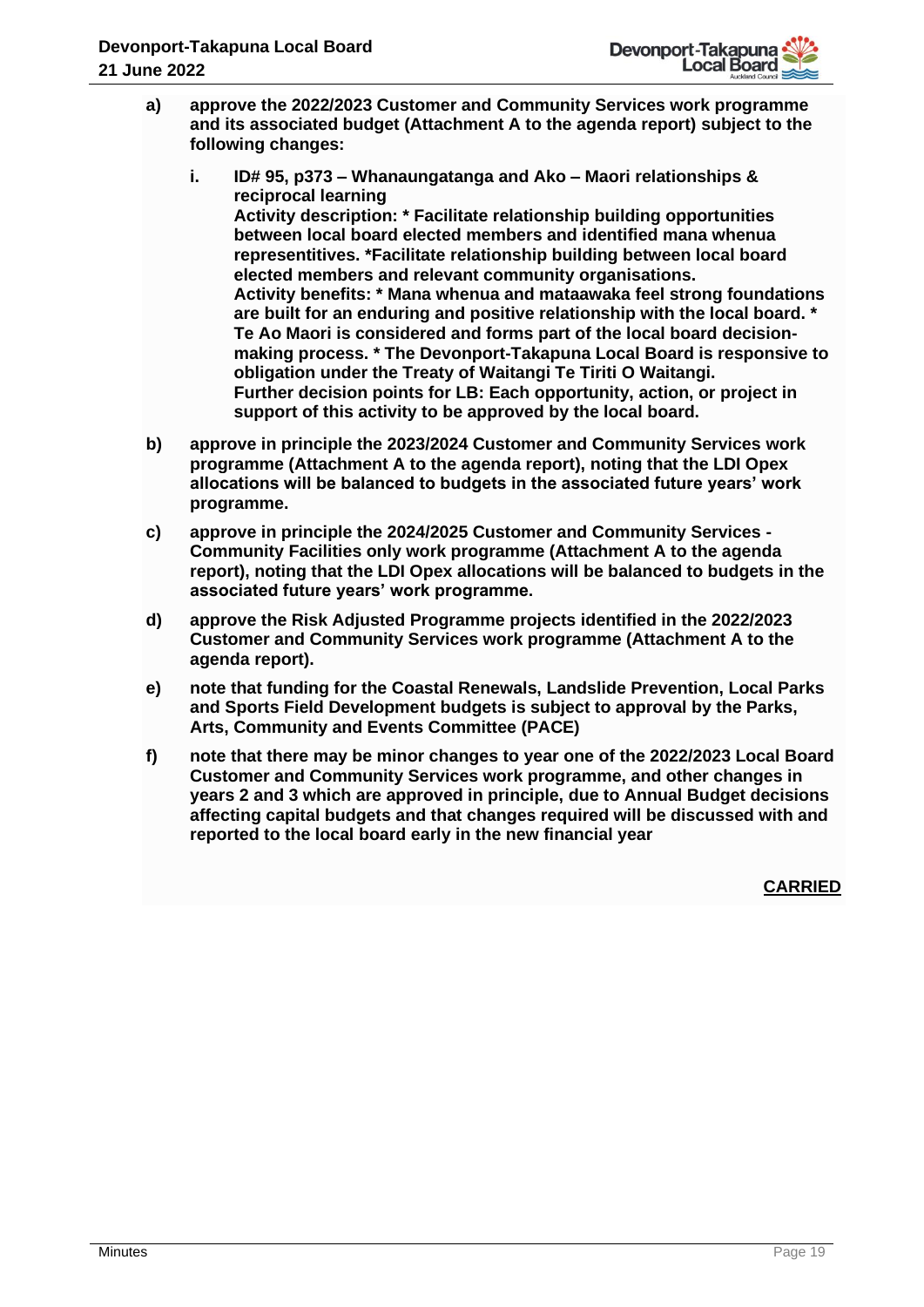

## **21 Approval of the 2022/2023 Devonport-Takapuna Local Board Infrastructure and Environmental Services work programme**

Resolution number DT/2022/97

MOVED by Chairperson R Jackson, seconded by Member T van Tonder:

## **That the Devonport-Takapuna Local Board:**

**a) approve its 2022/2023 Infrastructure and Environmental Services work programme and associated budgets, as summarised in the table below (Attachment A to the agenda report):**

| <b>Activity name</b>                                      | 2022/2023 budget for<br>approval |
|-----------------------------------------------------------|----------------------------------|
| Pest-free environmental coordinator -<br><b>Devonport</b> | \$60,000                         |
| Pest-free environmental coordinator -<br>Takapuna         | \$50,000                         |
| <b>Wairau Estuary enhancement planting</b>                | \$20,000                         |
| Total                                                     | \$130,000                        |

- **b) approve in principle the 2023/2024 Infrastructure and Environmental Services work programmes (Attachment A to the agenda report)**
- **c) note that the indicative programmes and budgets for 2023/2024 are subject to change, and will be confirmed on an annual basis through the approval of the respective work programmes**
- **d) note the allocation of \$110,000 asset-based services capital expenditure budget towards the Milford Beach Front Reserve - renew the seawall stairs programme in the 2022/2023 financial year.**

# **CARRIED**

## **22 Approval of the 2022/2023 Devonport-Takapuna Local Board External Partnerships-Business Associations work programme**

## Resolution number DT/2022/98

MOVED by Member T van Tonder, seconded by Chairperson R Jackson:

**That the Devonport-Takapuna Local Board:**

**a) approve the External Partnerships-Business Associations work programme 2022/2023. presented as Attachment A to the agenda report.**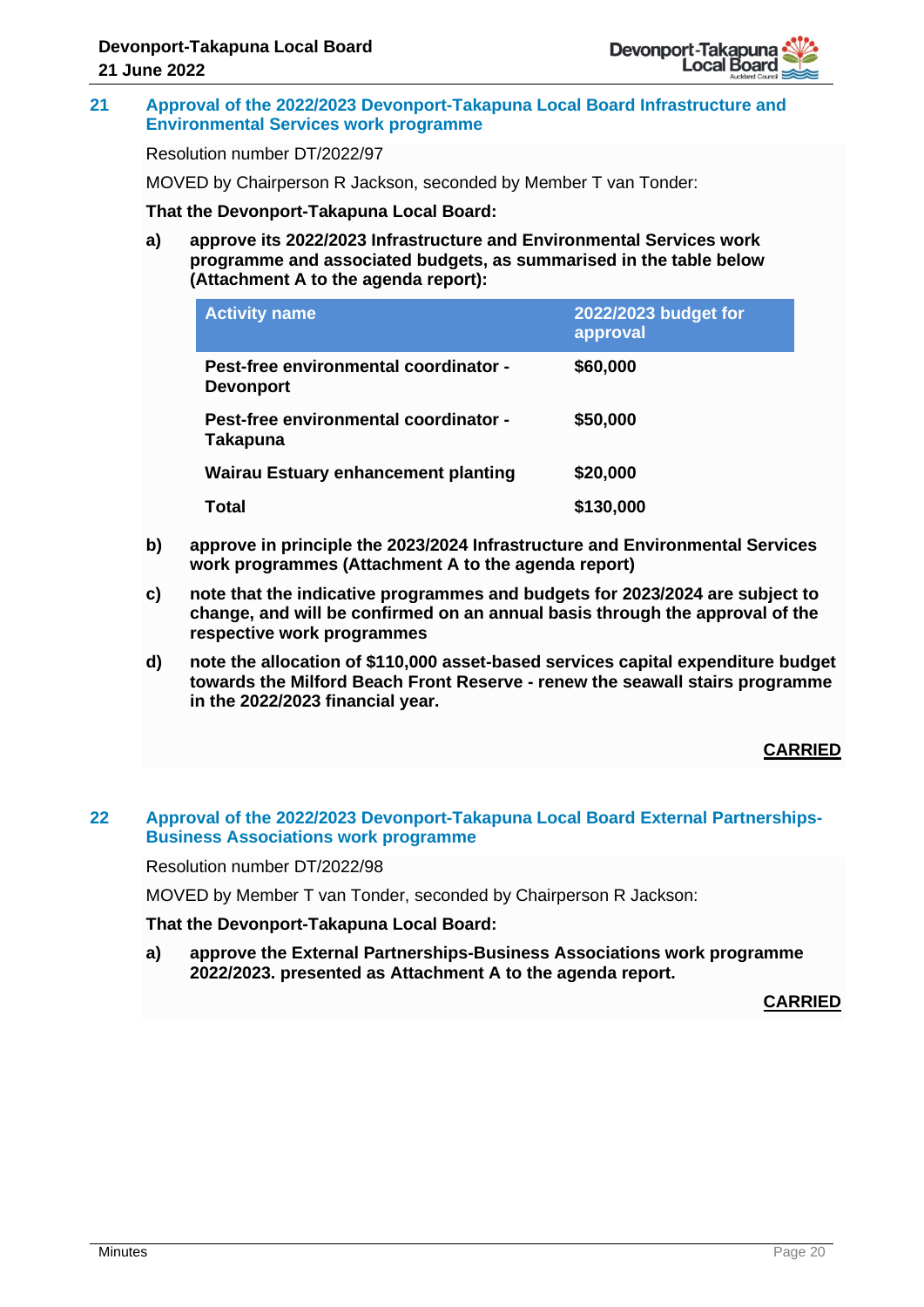## **23 Approval of the 2022/2023 Devonport-Takapuna Local Board Auckland Emergency Management work programme**

Resolution number DT/2022/99

MOVED by Member T Deans, seconded by Chairperson R Jackson:

## **That the Devonport-Takapuna Local Board:**

**a) approve the Auckland Emergency Management work programme 2022/2023 (Attachment A to the agenda report)**

**CARRIED**

## **24 Approval of the 2022/2023 Devonport-Takapuna Local Board Tātaki Auckland Unlimited work programme**

Resolution number DT/2022/100

MOVED by Chairperson R Jackson, seconded by Member T Deans:

#### **That the Devonport-Takapuna Local Board:**

**a) approve the TAU work programme 2022/2023 as presented in Attachment A to the agenda report.**

**CARRIED**

## **25 Adoption of the Devonport-Takapuna Local Board Agreement 2022/2023**

Resolution number DT/2022/101

MOVED by Member G Wood, seconded by Chairperson R Jackson:

## **That the Devonport-Takapuna Local Board:**

- **a) adopt the revised local content for the Annual Budget, which includes the Devonport-Takapuna Local Board agreement 2022/2023, the message from the chair, and local board advocacy (in the document tabled at this meeting and attached to the minutes of this meeting)**
- **b) adopt a local fees and charges schedule for 2022/2023 (refer to Attachment B of the agenda report).**
- **c) delegate authority to the Chair to make any final changes to the local content for the Annual Budget 2022/2023 (the Devonport-Takapuna Local Board Agreement 2022/2023, message from the chair, and local board advocacy).**
- **d) note that the resolutions of this meeting will be reported back to the Governing Body when it meets to adopt the Annual Budget 2022/2023, including each Local Board Agreement, on 29 June 2022.**

# **CARRIED**

# **Attachments**

- A 21 June 2022, Devonport-Takapuna Local Board Item 25: Adoption of the Devonport-Takapuna Local Board Agreement 2022/2023 - Devonport-Takapuna Local Board Agreement 2022/2023
- Note: Item 26: Chairpersons' Report, Item 27: Elected Members' Reports, Item 28: Devonport-Takapuna Local Board – Record of Workshops May 2022, and Item 29: Governance Forward Work Calendar were accorded precedence of business and were taken ahead of